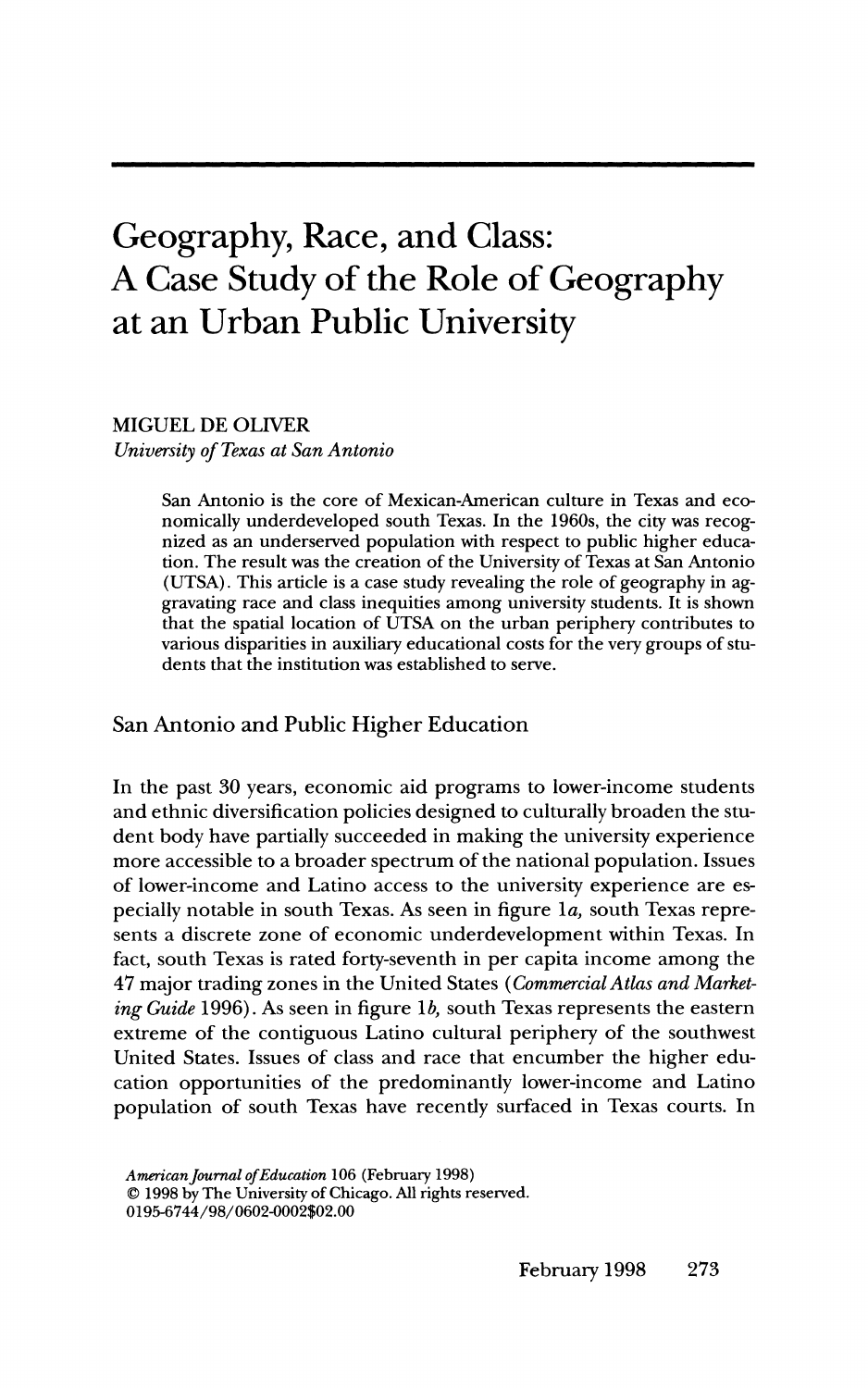September 1991, the League of United Latin American Citizens (LULAC) sued the state of Texas over inequality in the location and funding of comprehensive universities within the state (Jones and Kauffman 1994). Institutions of higher education were shown to be overwhelmingly located in Anglo-dominated and upper-income portions of the state while radically underserving students from lower-income and Latino-dominated regions, principally represented by south Texas. San Antonio is the overwhelmingly dominant urban center in south Texas and is what Daniel Arreola (1987) calls "the Mexican American cultural capital." The regional inequity in public higher education has been recognized for three decades and was the basis for the creation of the leading public university of south Texas-the University of Texas at San Antonio (UTSA). Using San Antonio as an example, this article extends the statewide investigation of spatial inequities in education undertaken by Richard Jones and Albert Kauffman (1994) to inequities resulting from a university's location specifically within the urban environment.

In the 1960s, San Antonio was the largest city in Texas without a statesupported four-year college. Possessing a relatively low-wage economy at the time (and now), 75 percent of Bexar County (greater San Antonio) families could not afford to send their children to an out-of-town university. With only public two-year junior colleges servicing the local population, it was noted that "it was very difficult for a young man or woman to climb very far up the income ladder" ("The Leftouts" 1967, p. 22). The UTSA was proposed in House Bill 42 of the sixty-first Texas state legislature in June 1969 after years of contentions that the city and region were underserved by higher education. Critical among the underserved population were Latinos. The UTSA was projected to be "the leading center for Spanish-speaking students in the southwest" with, according to UTSA President Arleight Templeton, "specially designed programs [which] will allow Mexican American students to take half their degree requirements in Spanish" ("UTSA Emphasis to Be on Spanish-Speaking" 1970). Shortly thereafter, in front of the Alamo, Governor Preston Smith signed the bill creating the university, stating that it was a "new golden era of higher education for South Texas" (Bernal 1995, p. 10).

MIGUEL DE OLIVER is assistant professor of geography in the Division of Social and Policy Sciences at the University of Texas at San Antonio. He received his Ph.D. in geography from Pennsylvania State University in 1992. With a specialization in cultural and political geography, de Oliver's most recent publications examine manifestations of race and class in the built environment.

## 274 American Journal of Education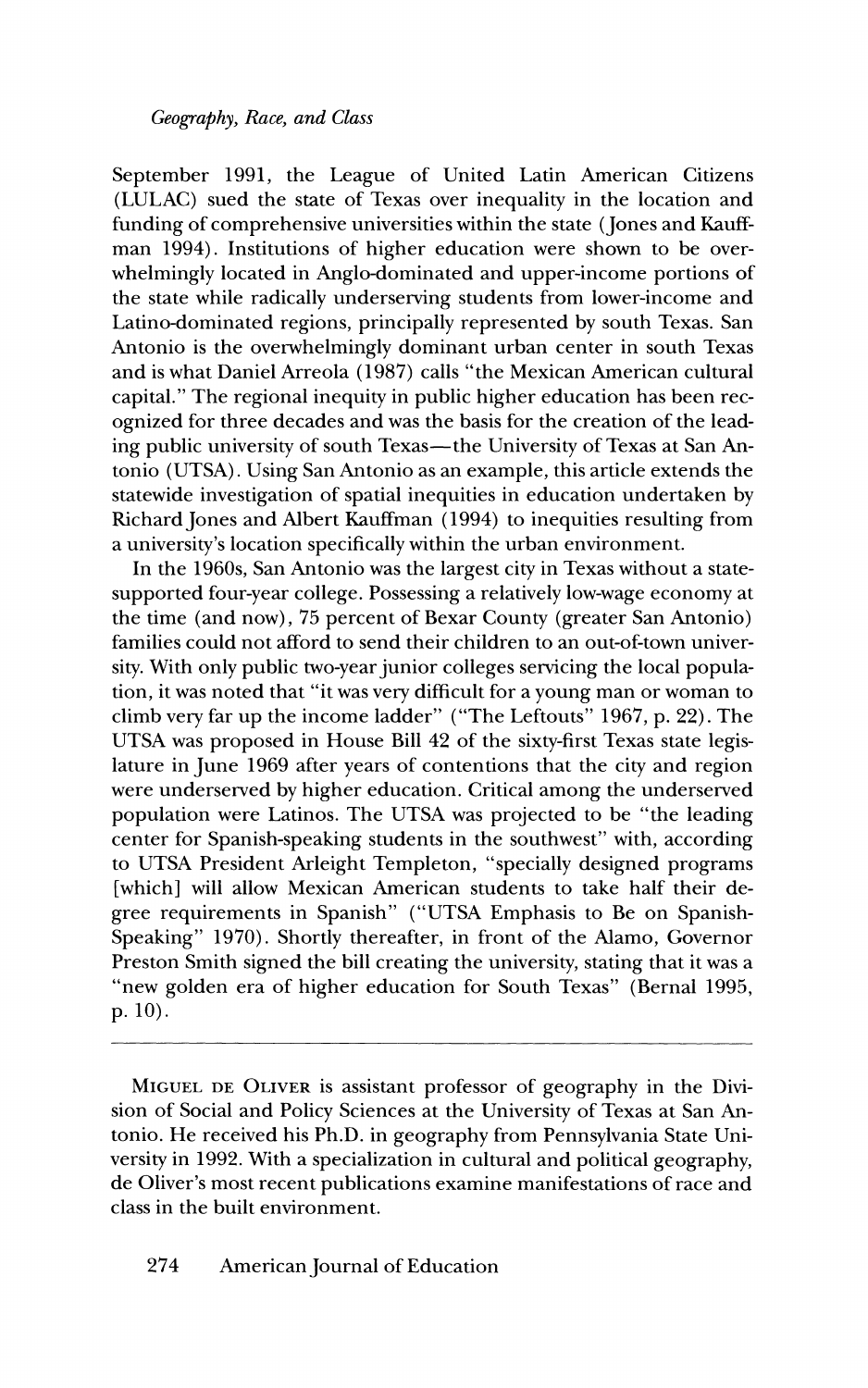

FIG. 1.-Texas counties: a, per capita income; and b, Anglo/non-Anglo dominant. Base data: U.S. Bureau of the Census 1990.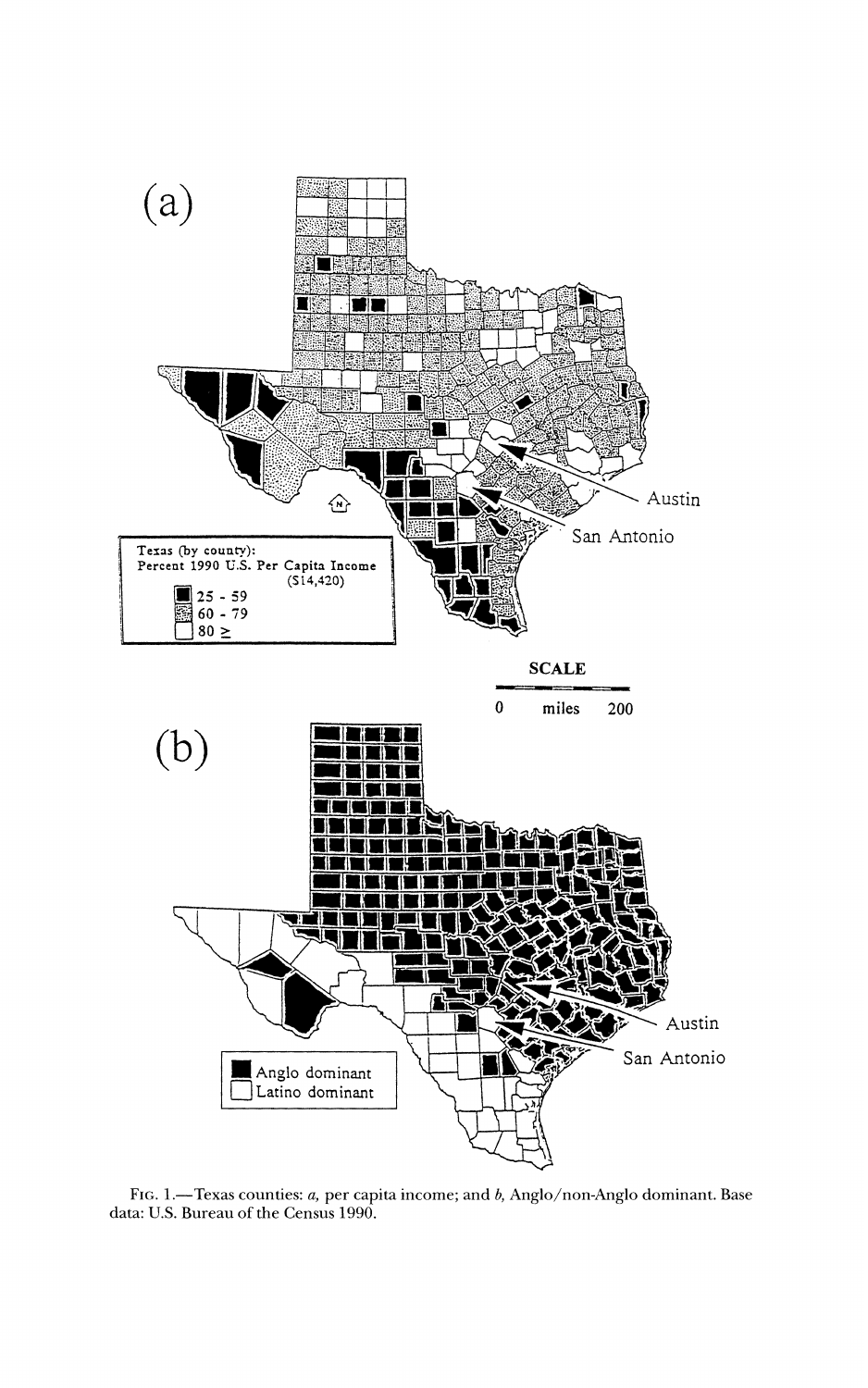

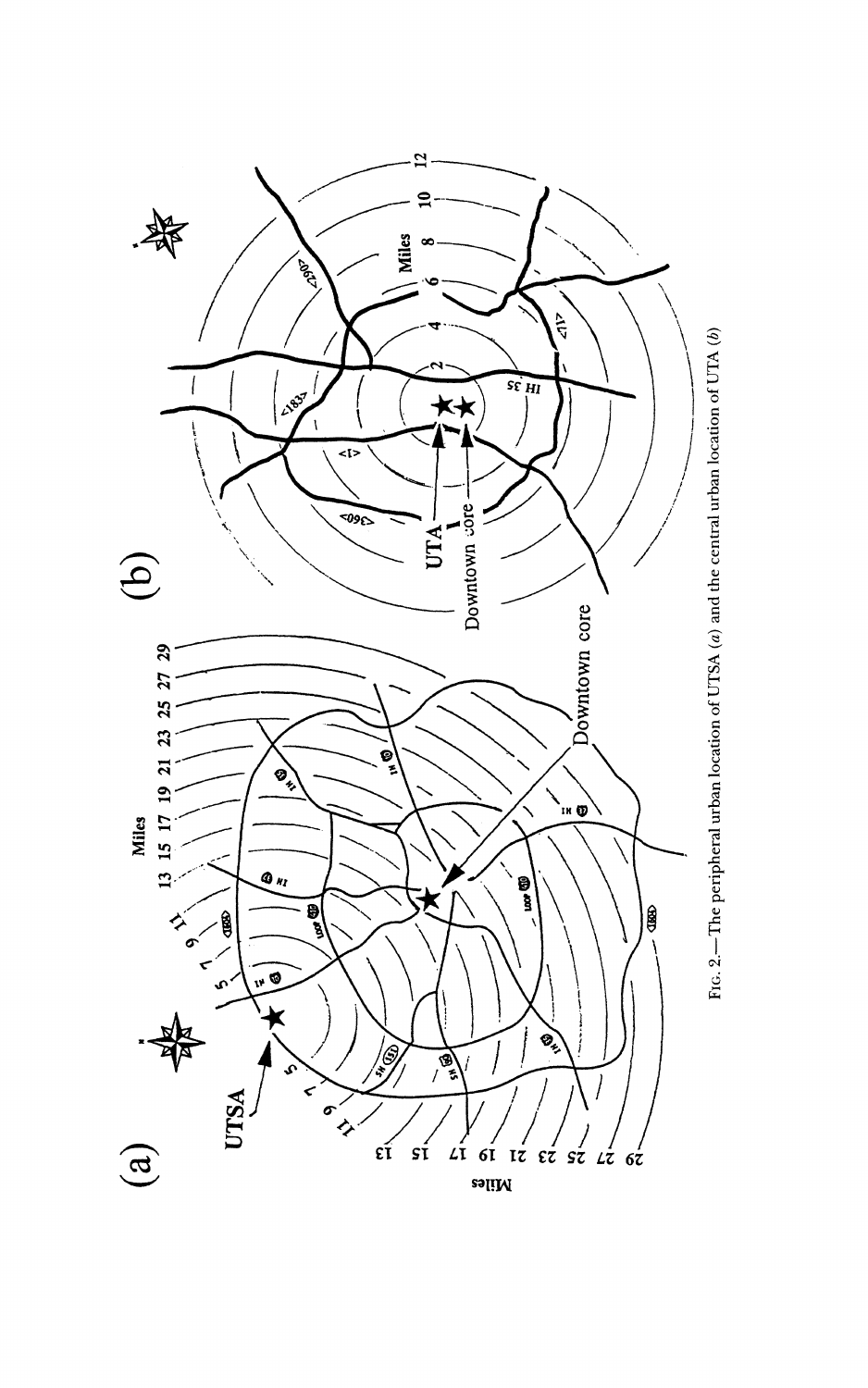This article is a case study revealing the impact of geography on various aspects of the educational experience for different classes of students. The local social objectives that were the basis for UTSA's creation were compromised by the placement of the university. The result is economic inequalities of race and class associated with attending the area's only comprehensive public university. These inequalities result from the peripheral urban location of UTSA approximately 15 miles from the urban core of San Antonio; figure  $2a$  reveals the peripheral location of UTSA within the urban zone of greater San Antonio.

## The Politics of Site Selection

Having been established in 1969, the peripheral location of UTSA is not a result of organic, incremental urban growth over a long period of time. When considering the modest extent of San Antonio's suburban fringe in 1969, when compared with the present suburban fringe, the remoteness of the university's location when established becomes even more conspicuous. The penalizing of students from lower-income and non-Anglo areas of the city in terms of auxiliary costs of education finds its historical root with the very establishment of UTSA at its present location.

After formal approval for a public university in San Antonio, the University of Texas Board of Regents undertook to select a site for the institution from a pool of approximately 10 potential locations, ranging from the downtown core to sites well outside the city limits, including almost every quadrant in between. But, as Otis Singletary, vice-chancellor for student affairs, stated, "The point that is important is accessibility to the kind of student who needs to be served." Leon Tolle, a St. Mary's University professor interested in the establishment of the new university, added, "The overriding need of this institution is availability to people of modest means" (Diehl 1968). These sentiments were echoed by State Representative Frank Lombardino, who added, "We want to put the college where the people are, the needy people, on a site most convenient to all the people" (McCrory 1969). To many this meant a central location that was readily accessible and pivotal to the socioeconomically underprivileged populations of the inner city and the large non-Anglo zones immediately ringing the urban core. As stated by Ed Harllee, director of a San Antonio businessmen association, a "central location would provide for the greatest possible accessibility to all areas of the city, but especially to areas of increasing socio-economic and educational concern" ("New UTSA Site to Be Opposed" 1969). But the principal downtown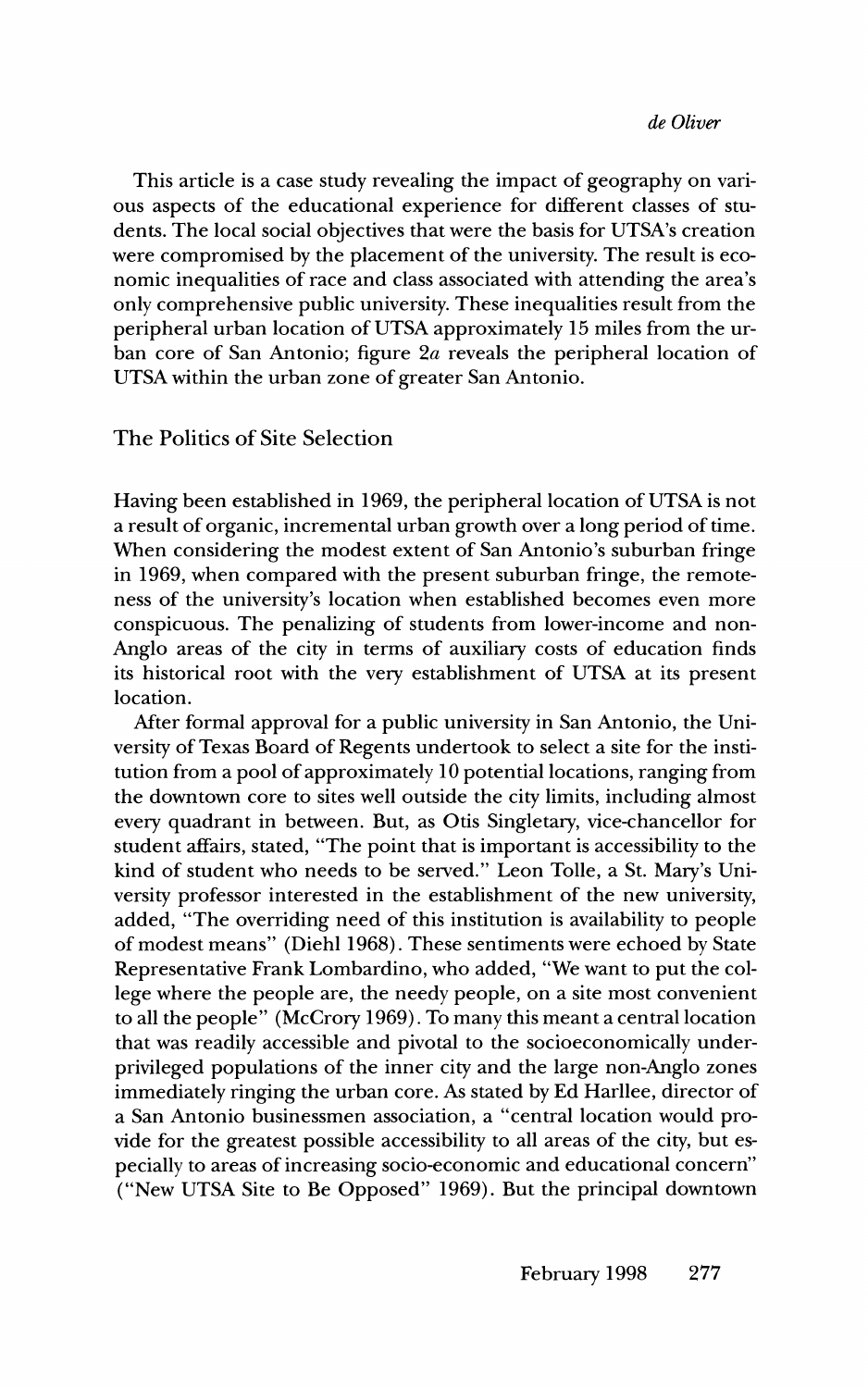sites, represented by Hemisfair Plaza and San Antonio College, quickly succumbed to disputed concerns over space limitations. A third location of 378 acres was offered by Bexar County. Located 10 minutes from the downtown core in the Latino south side, the site (Southton) met with early approval by a University of Texas (UT) inspection team. The advantages of the site were accessibility to traffic from the entire county, existing on-site structures, attractive landscape features, and the appealing fact that the property was already off the county tax roles (unlike competing sites), which meant that the county's taxes would not be reduced by its selection. In addition, it was forecast that the selection of this site would contribute to the revitalization of the underdeveloped south side and enable it to support its share of the Bexar County tax load. Thus, if this site was chosen, the university would benefit the target population through education and community economic stimulation. It was the opinion of County Commissioner A. J. Ploch that "every person should be vitally interested in the selection of this site" ("UT System Team Eyes UTSA Sites" 1969). But ample space for the university was presented as a critical requirement for the future university, and more acreage than the south side site possessed was seen as desirable. An abundance of undeveloped acreage could be found on the urban periphery. The increase in projected acreage necessary for the university that mandated a peripheral location "gave room for people to question the motives of the UT Regents, especially [Regent] John Peace" (Bernal 1995, p. 11). The result was that the interests of large landholders on the urban periphery quickly challenged proximity to lower-income and non-Anglo urban populations as the pivotal factor in site selection. One leading candidate, a site called San Antonio Ranch, illustrates the differing conceptions of the university's future role held by some of the competing interests on the suburban fringe during the site selection process.

The San Antonio Ranch proposal envisioned the university to be an integral part of a new community replete with shops, elementary schools, restaurants, religious organizations, clinics, and laboratories. This new community was to be geographically separate from the San Antonio urban zone. On a rural site approximately 19 miles from downtown San Antonio, closest to the upper-income, Anglo-dominated northwest periphery of the city, the envisioned community was to be built so that the "university and the related town center [are] planned as a single, compact entity, principally oriented to the university population" (San Anto*nio Ranch* 1970, pp. 15, 19). The projected size of this community was based on the calculation that four people would live in the new community for every student enrolled at UTSA. The population size was projected to grow to 93,800 by 1990 *(San Antonio Ranch* 1969). The nine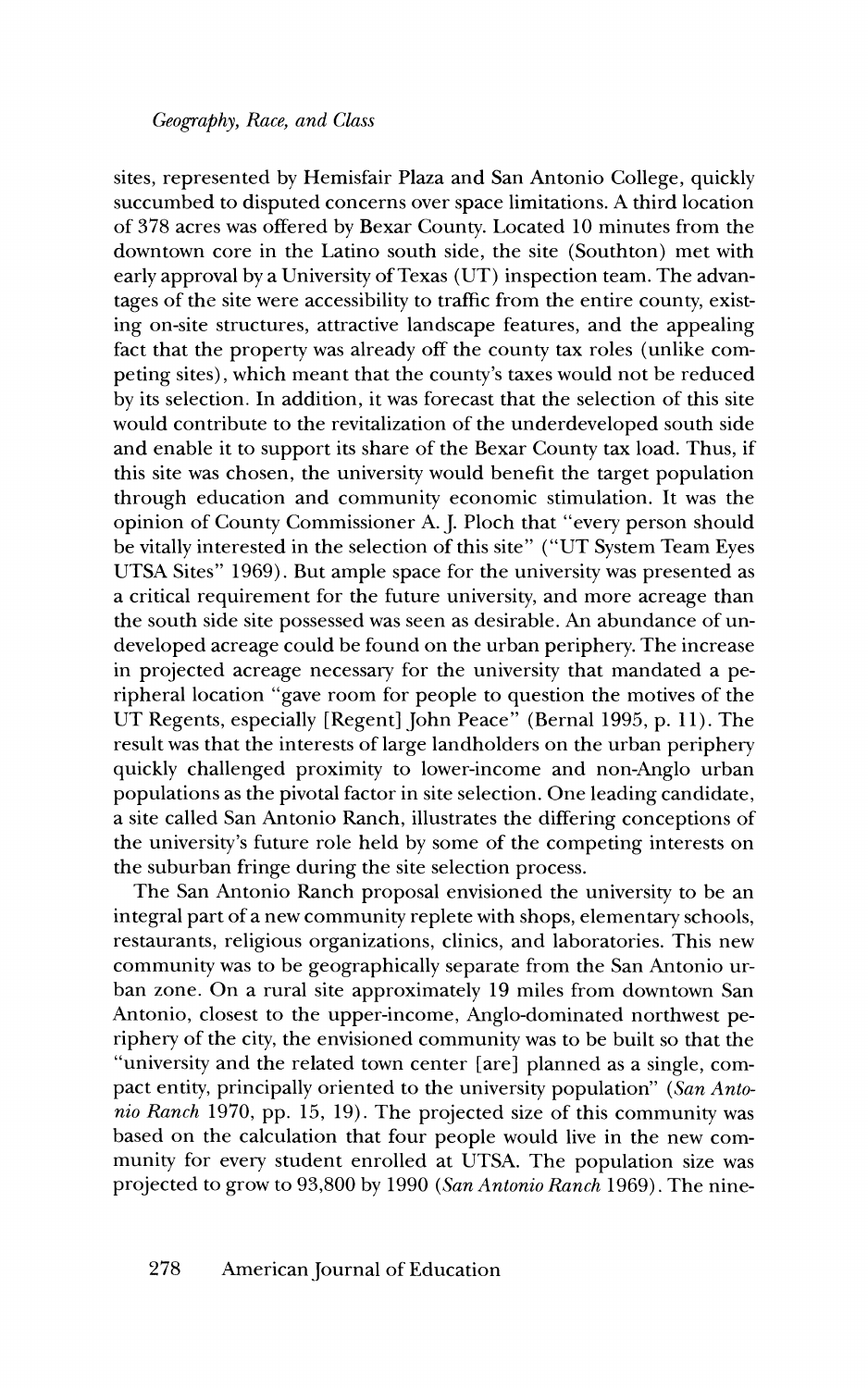person ownership of San Antonio Ranch would donate 500 acres (ultimately sweetened to 1,000 acres) of their 8,348-acre holding to UTSA, maintaining the remaining 7,348 acres in its control for the express purpose of accommodating "high density development. . . provided by rowhouses and townhouses [that] will allow the greatest number of people to live within the area of inclusion" (San Antonio Ranch 1969, p. 25). The project feasibility report oriented its findings to the impact of the university on the site as well as the impact on future San Antonio growth, while neglecting the impact on the target lower-income and non-Anglo areas of the city (San Antonio Ranch 1969).

The position of proponents for a more central location was summarized by State Representative Frank Lombardino who headed the successful effort to obtain a four-year state-supported college for San Antonio. Lombardino thought that the San Antonio Ranch site would "put the university too far from the students it is designed to serve . . . [and for whom] he wanted the school in the first place. . . . [It is imperative that] students who need a home-town college can reach it easily, [rather] than a 500-acre campus somewhere between here and Seguin or on a mountain-top near Bandera that only rich kids can get to" ("Downtown Four-Year S.A. College Pushed" 1968; McCrory 1969). The inequity was aggravated by the observation that relatively affluent north siders with the "University of Texas near San Antonio," as some referred to it, being located in their "backyard . . . might still opt to send their sons and daughters to a 'university of the first class' at Austin or College Station," leaving only a geographic obstacle of access for potential lower-income and non-Anglo students of the city (Bernal 1995, p. 11). The observation that the peripheral location of the San Antonio Ranch site might serve only commuters from San Antonio was received by supporters not as a negative feature of the location but rather a suggestion that it would be necessary to develop residential accommodations for students.

The site ultimately selected was a northwestern location on the distant periphery of greater San Antonio only three miles closer to the urban core than the San Antonio Ranch site. To extend the city's jurisdiction over the site, referred to as the "Delevan property," an annexation of 10-12 square miles would be undertaken to extend the city limits to the north. Haydon Head, one of the San Antonio Ranch owners, "pointed out that the Delevan site selected for UTSA was near the San Antonio Ranch and would have an effect on the future use of the ranch's acreage" ("S.A. Ranch Development Still Due" 1970). This is confirmed by the fact that the territorial annexation extended past the immediate site of UTSA so as to control part of a projected "new town" still envisioned to be developed on the San Antonio Ranch ("Campus Mineral Rights"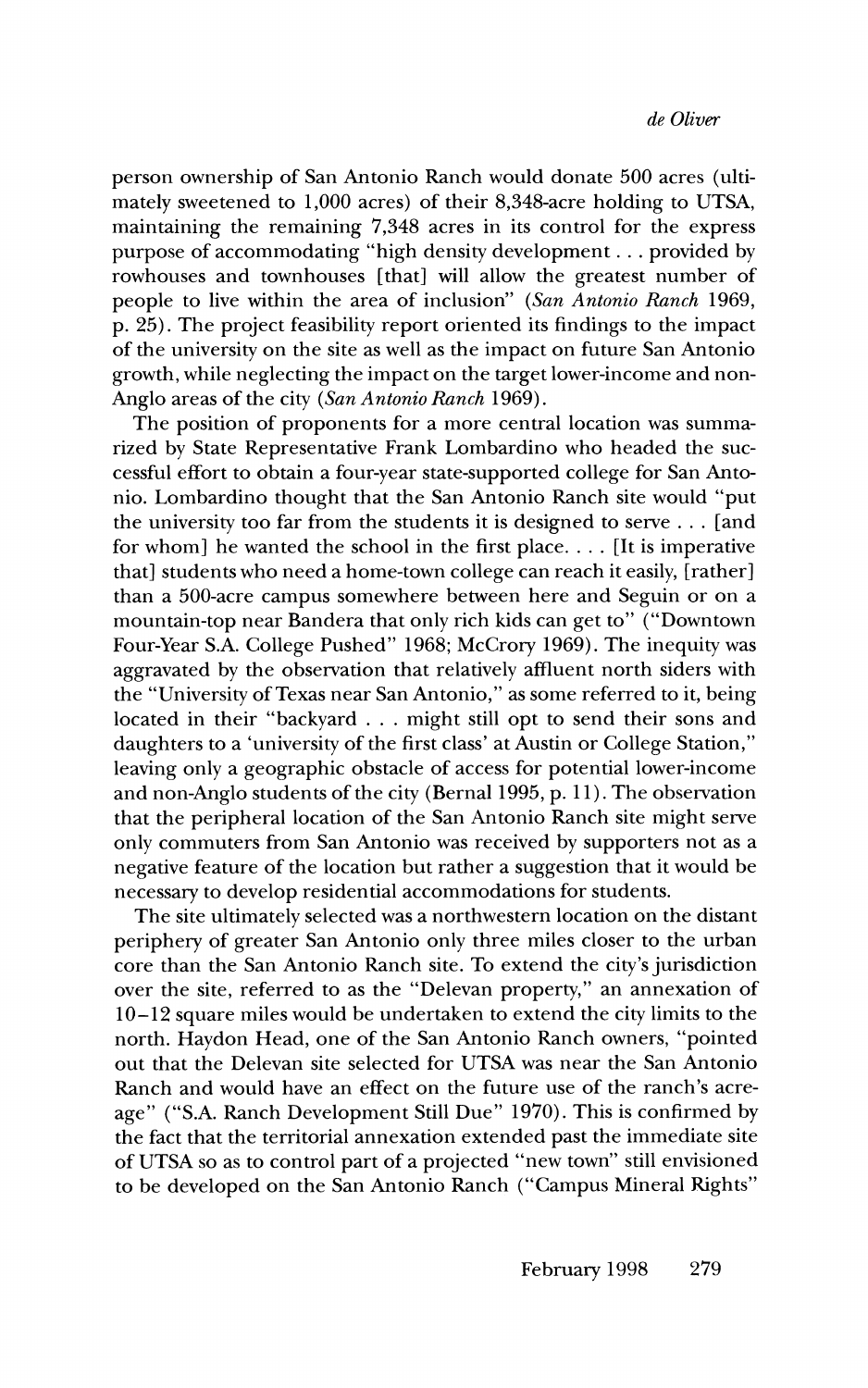1970; "Restriction-Free UTSA Deed Urged" 1970). The selection of the 600-acre site at the juncture of Interstate 10 and Farm Road 1604 to the distant northwest of the city surprised Mayor W. W. McAllister.<sup>1</sup> "Selection of this site caught me off guard," McAllister declared. "If I had been on the selection committee, someone would have had to show me why this location is better than Southwest Research site [a competing somewhat more central site bordering the Latino west side]... We already have city services to that area" (Deal 1970).

Suspicious of covert machinations in the selection process, Precinct 1 County Commissioner Albert Pefia, a proponent of the more central south side site, had predicted months prior to the final selection that the obscure Delevan property would be chosen. Peña stated, "If I had any money I would invest in land in the vicinity of Interstate 10 and Farm Road 1604. . . . In brief... the smart boys will be picking up their options. The Shivers-Connally-Bentsen machine takes care of their friends" ("Peña Says UTSA Forecast Came True" 1970). Concerns quickly surfaced over a mineral rights resenration attached to two-thirds of the Delevan property. Noting that the city will be responsible for supplying utilities to the distant site, Councilman Pete Torres stated that the city would be buying water from the mineral rights owners "in perpetuity." He added, "They'll make more money from the sale of water than they will from the land" ("Campus Mineral Rights" 1970). "A watchdog from Austin called for an investigation involving John Peace who as UT Regent was also an incorporator and director of a group called La Ventura Corporation, which was buying up land around the site which was finally selected" (Bernal 1995, p. 11).

The result of these events in the site selection process of UTSA is that the university, which Templeton projected would "put the Mexican-American into the mainstream of society" ("UTSA Emphasis to Be on Spanish-Speaking" 1970), does not geographically symbolize or facilitate this objective. This article reveals some of the contemporary impact of this geographical choice on the target non-Anglo and lower-income populations of San Antonio.

## A Public University and the Undemocratic Costs of Private Access

The location of San Antonio's only public university within the metropolitan zone is not demographically neutral. The isolated location of UTSA in the lightly populated and largely rural periphery of the city has consequences that disproportionately impact students from non-Anglo and lower-income areas of the city. When looking strictly at Anglo/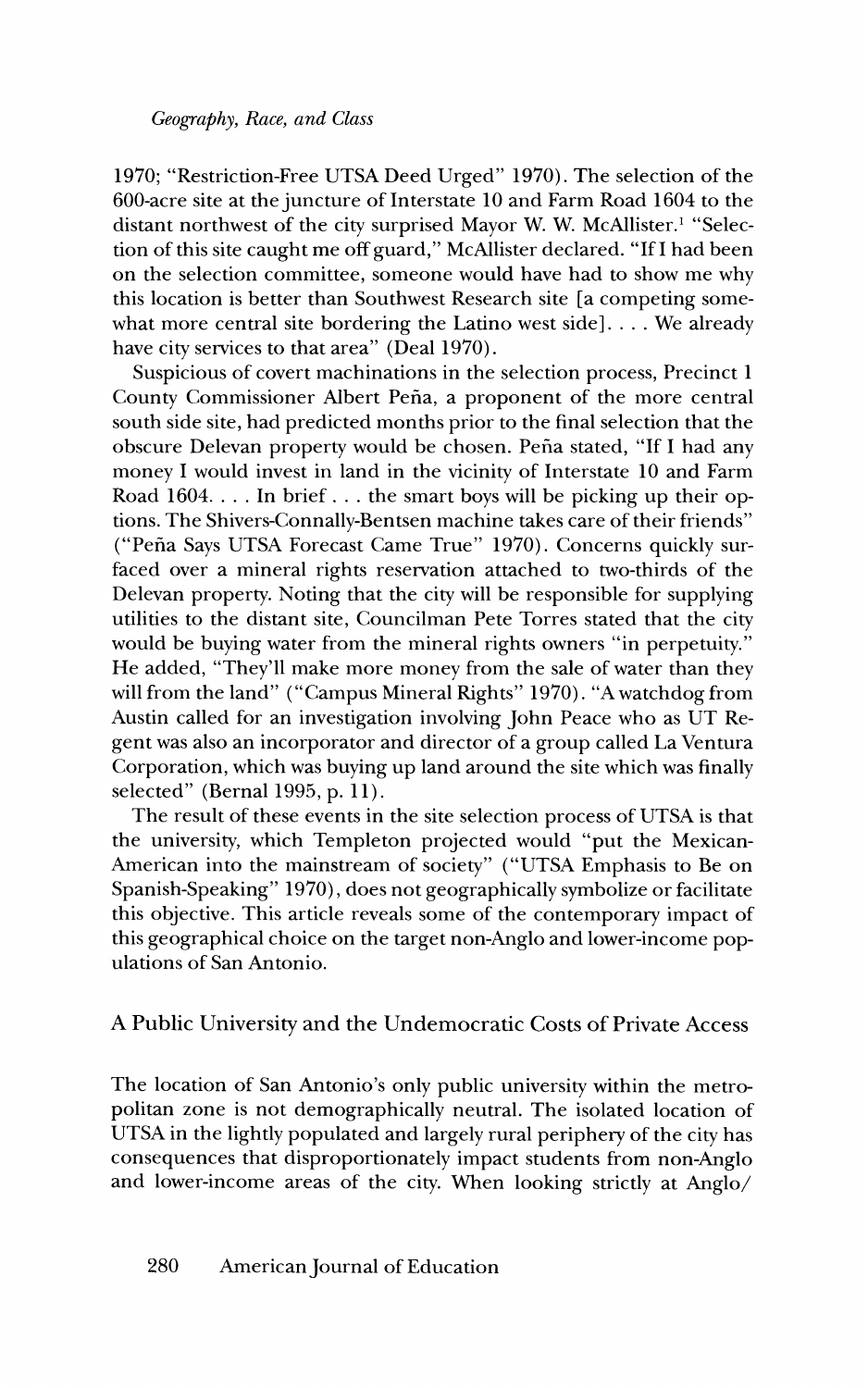

FIG. 3.-The proximity of UTSA to San Antonio's (a) Anglo/non-Anglo tracts and  $(b)$  economic class of census tracts.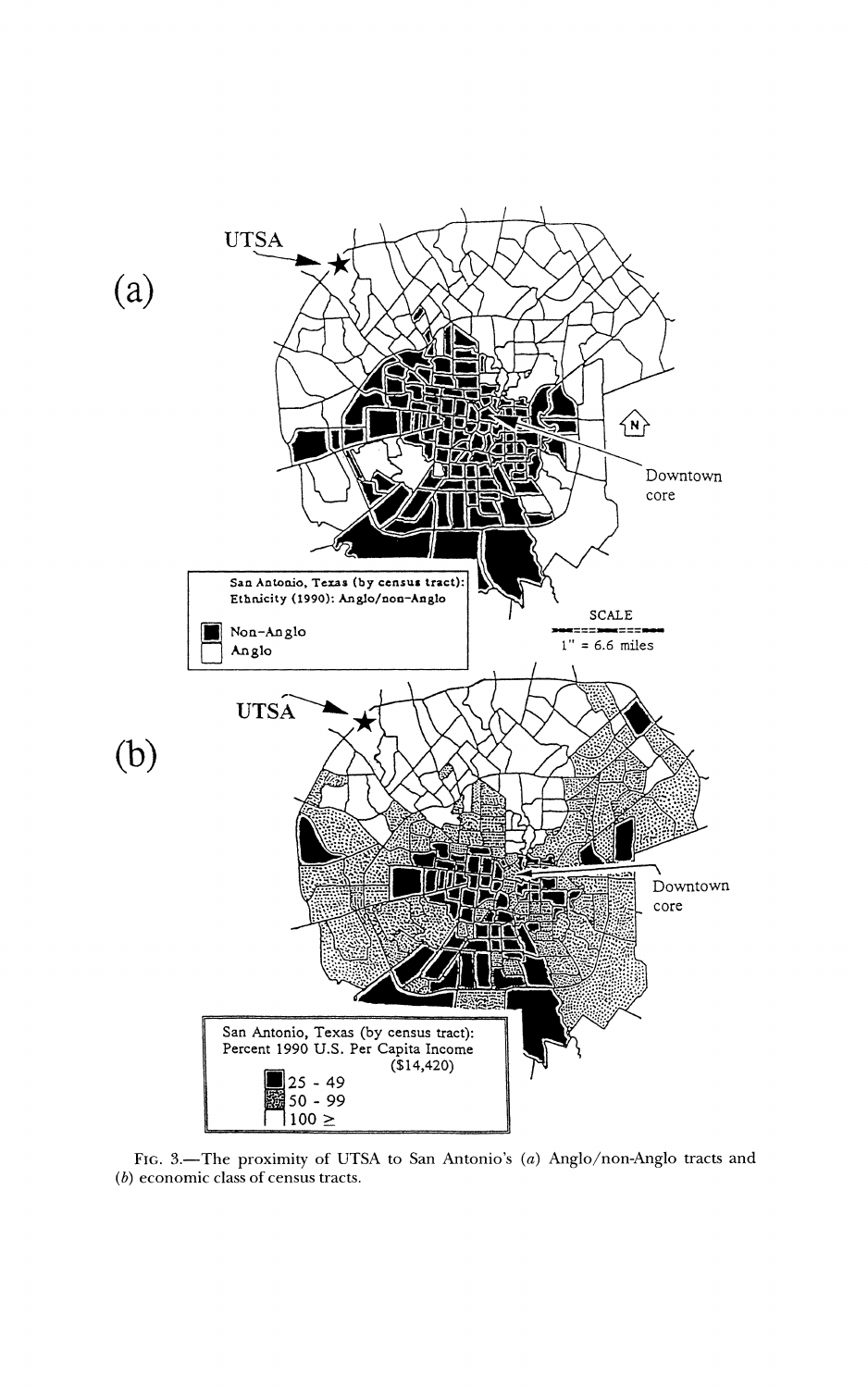non-Anglo census tracts of the city, figure *3a* shows that UTSA is definitively located within the Anglo-dominated portion of the city and distant from non-Anglo-dominated census tracts. The demographically biased location of the university is further amplified by figure *3b,* which depicts economic class of San Antonio. Figure *3b* reveals that the university's location is even more favorable to the highest-income census tracts located in the northwest periphery of the city. The result is a disproportionate burden in transportation costs for students traveling from non-Anglo and lower-income areas of the city.

Figure *4a* reveals that the average distance (straight line) for students traveling from non-Anglo census tracts is *15.3* miles while it is *9.6* miles for Anglo-dominated census tracts. The result is that students from non-Anglo-dominated census tracts must travel a daily average of *11.4* miles farther than students traveling from Anglo-dominated census tracts. Therefore, students traveling from non-Anglo tracts must travel *1,710*  additional miles each academic year (two semesters) over that traveled by students from Anglo tracts. The figure also depicts average gasoline costs for students traveling from non-Anglo tracts. The location of non-Anglo tracts results in a yearly fee *\$1 16* higher than that paid by students traveling from Anglo-dominated tracts.<sup>2</sup> These are conservative estimations because they are based on a direct path to the university rather than the indirect path provided by surface transportation. In reality, the distance and cost for lower-income and non-Anglo areas of the city would be notably higher.

Figure *4b* illustrates the distance and costs in gasoline transportation by class. Lower- and middle-income tracts average *14.5* miles and *15*  miles from UTSA, respectively, as opposed to *6.5* miles for upper-income tracts. Thus, lower- and middle-income tracts must travel an average *16.5* miles farther every day to attend the university. The result is that the average annual costs in gasoline expense for middle- and lower-income tracts is *\$295* and *\$306,* respectively, as opposed to *\$132* for upperincome tracts. Thus, the location of the city's only public university results in approximately a *\$168* fee on students traveling by car from middle- and lower-income tracts of San Antonio over students from upper-income tracts.

Given the additional costs of access to the university for students traveling by car from non-Anglo and lower-income tracts in San Antonio, public transportation might be considered a potential alternative mode of access. But the inequities resulting in automobile access to UTSA that handicap students from non-Anglo and lower-income areas of the city are reproduced in the public transportation system. Figure *5a* depicts the service net of San Antonio's VIA public transportation. Out of a total of *100* lines, the map reveals that there are only three bus lines (dotted)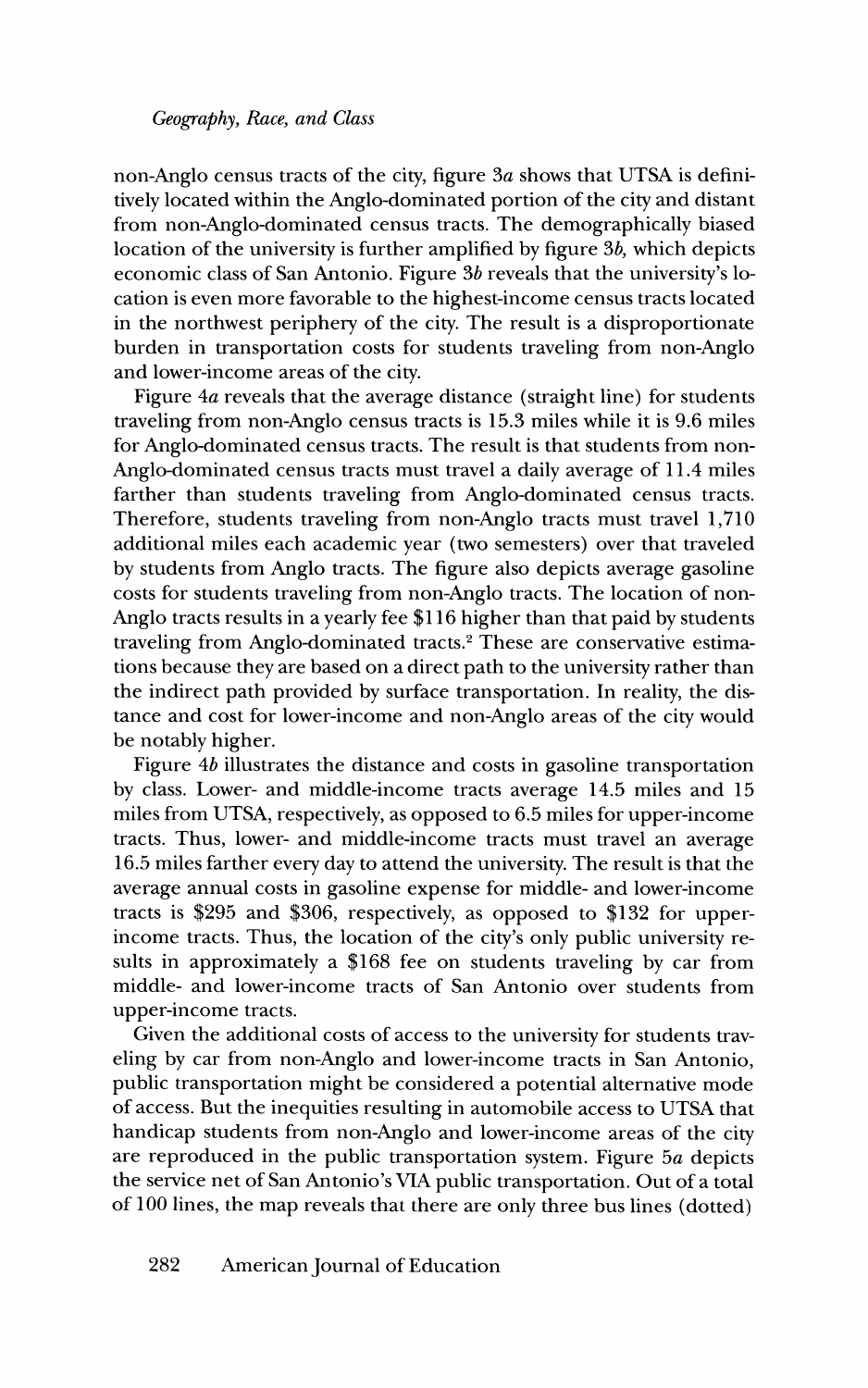



FIG. 4.—Average traveling distance and fuel costs to UTSA  $(a)$  by Anglo/non-Anglo dominant tracts and (b) by tracts of economic class.

that serve UTSX. The corresponding terminal points for two of these three lines are located in Anglo-dominated, upper-income areas relatively near the university. Students using these two lines pay the standard student fare of \$0.35 (an additional \$0.05 for a transfer). This leaves only one bus line serving the non-Anglo and lower-income tracts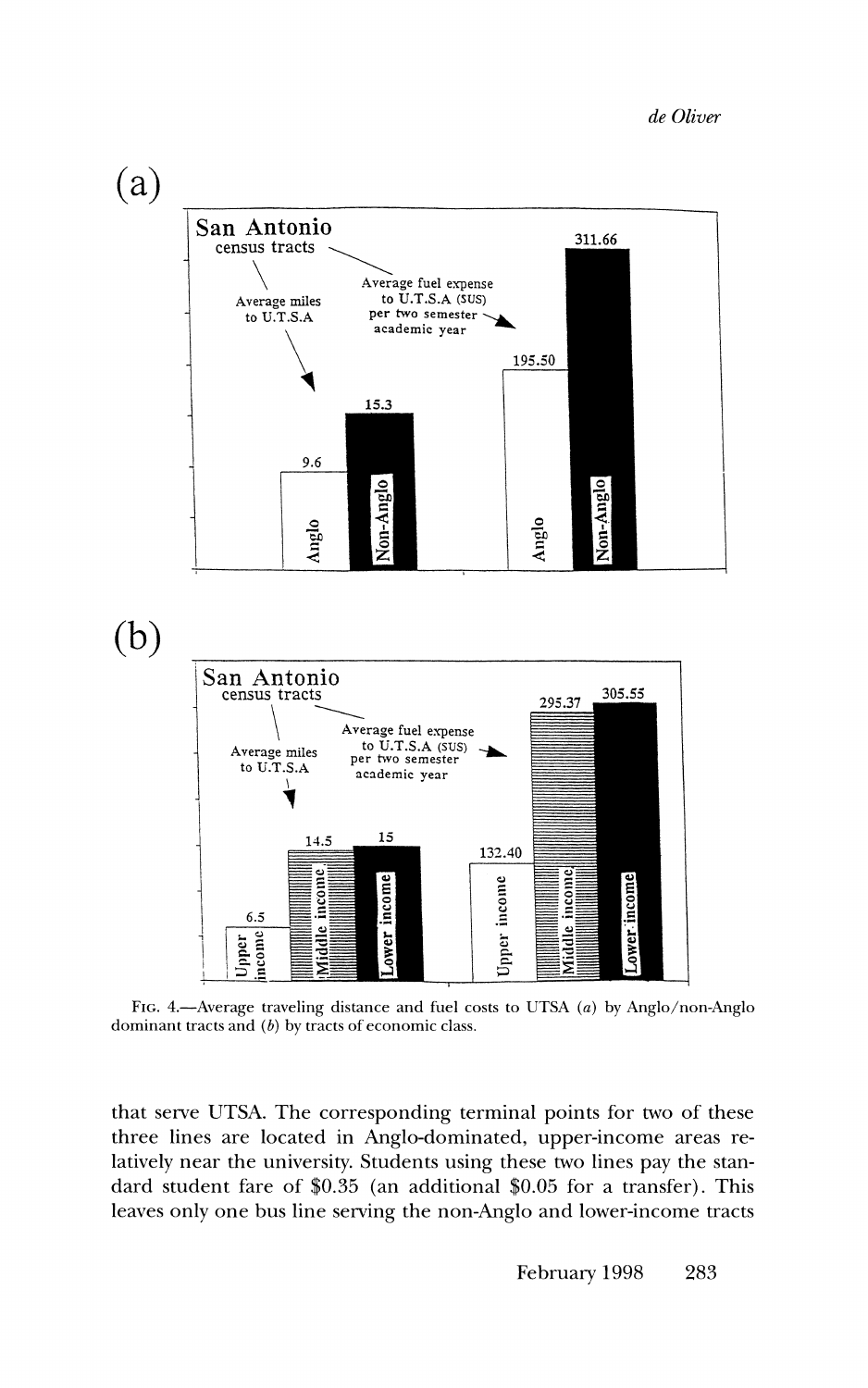

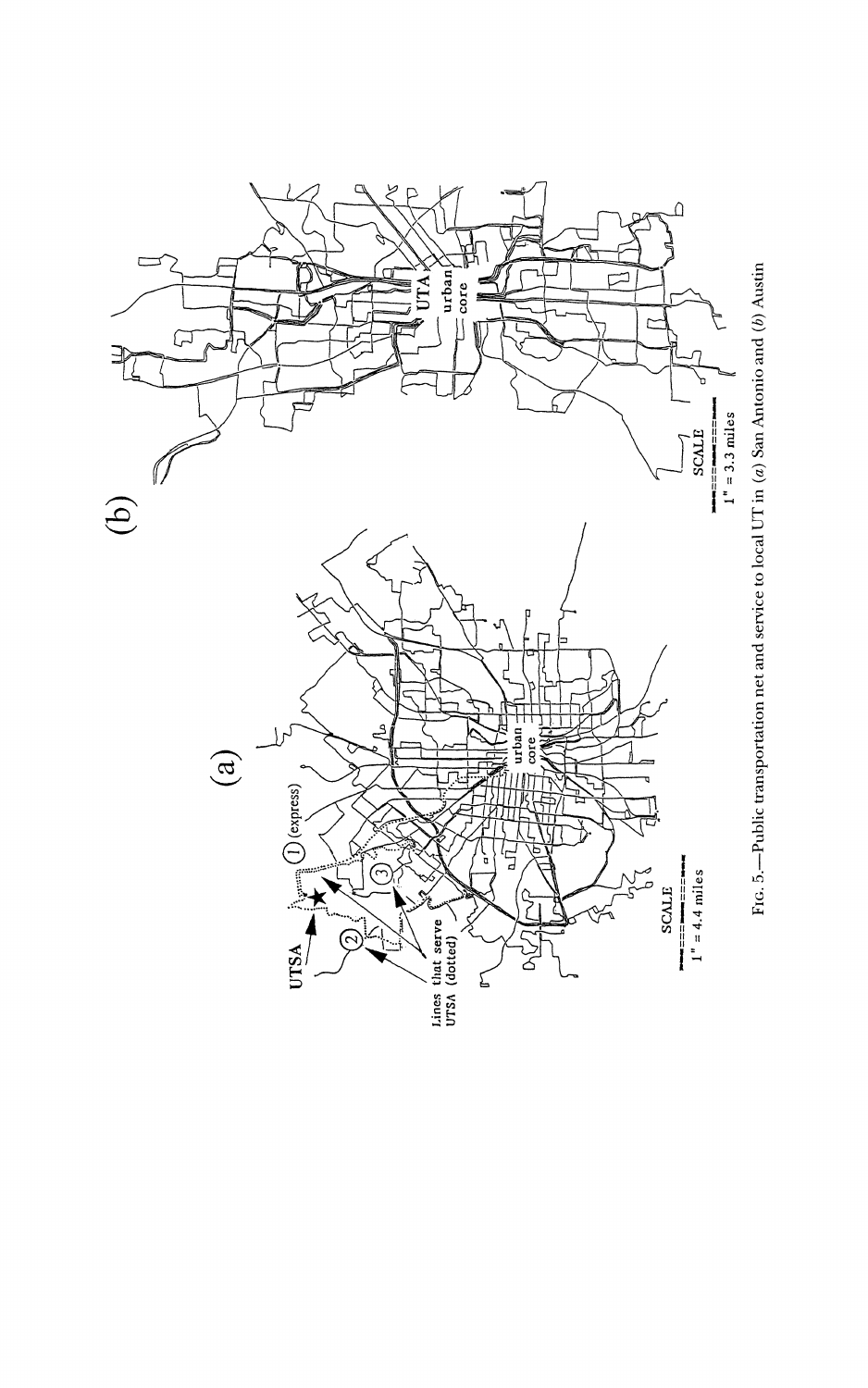of the remainder of the city. But the combination of the distant location of the university and the need for frequent and consistent service to accommodate class schedules mandates this line being designated an "express" line, making only one intermediate stop. Unlike other student fares, this sole line serving the urban core charges \$0.75 a ride (an additional \$0.05 for a transfer), representing a 114 percent increase in excess of student fares charged by the remaining two lines serving UTSA. On any given day, the express line constitutes approximately 62 percent of ridership to and from UTSA. Thus, students from the average non-Anglo and lower-income tracts opting to use public transportation will pay a sum of \$240 for public transportation over the academic year. The annual cost for a student using public transportation in the upper-income and Anglo tracts serviced by the remaining two UTSA lines is 50 percent (\$120) less than the cost for a student using the lines servicing lowerincome and non-Anglo areas of the city. ${}^{3}$  Thus, the demographic characteristics of UTSA's location results in students traveling by public transportation from non-Anglo and lower-income tracts who were best served by the downtown express bus terminal being subject to a maximum additional cost of \$120 (100 percent increase) over students from upperincome and Anglo-dominated tracts. The generally humble economic status of express line commuters is evidenced by the fact that 61 percent of students who use the line earn less than \$10,000 a year, while 20 percent earn between \$10,001 and \$20,000 a year. The dependence of these commuters on this mode of access is indicated by 36 percent of express line students reporting that they could not make the trip if the bus line were unavailable (VIA Metropolitan Transit 1996a). An additional drawback of this line is that it does not run on weekends, isolating students from predominantly lower-income and non-Anglo areas from weekend access to university resources.<sup>4</sup> To illustrate how this profile of transportation costs for different classes of students is not simply an endemic part of the university experience, a comparison/contrast with nearby Austin, possessing a centrally located public university, is useful.

Two Cities, Two Public Universities

Austin, Texas, and its primary public university provides an instructive contrast to San Antonio and its primary public university. Although UTSA and the University of Texas at Austin (UTA) are both members of the University of Texas system, it is their differences that provide cultural contrast. As seen in figure 26, the spatial location of UTA is central to the greater urban zone of Austin, as opposed to that of San Antonio shown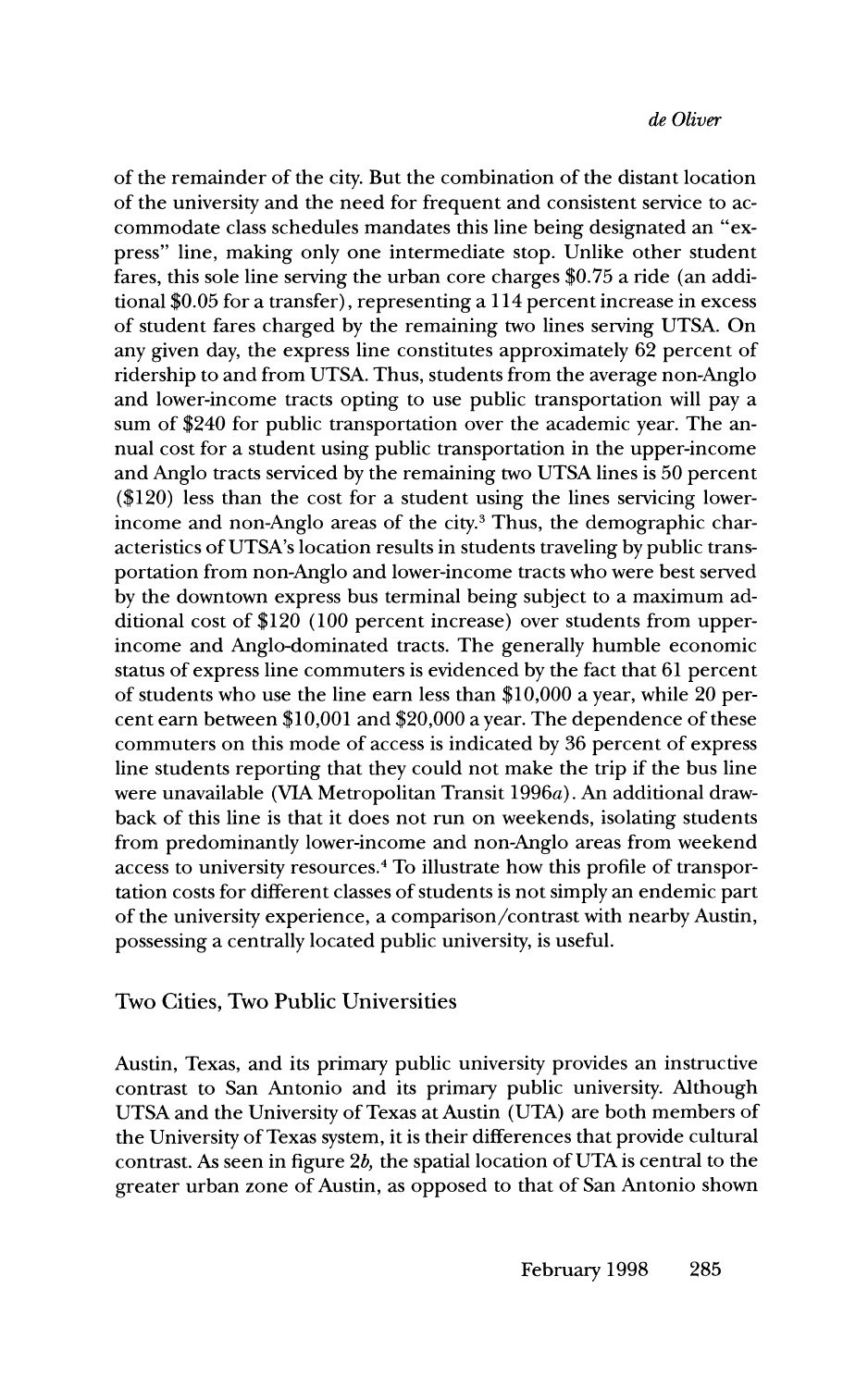in figure 2a. Although a mere 85 miles apart, as represented by figure 1, San Antonio and Austin are located in substantially different cultural and socioeconomic zones. Figure 1b indicates that San Antonio is predominantly non-Anglo (63.7 percent) while Austin is predominantly Anglo  $(61.7 \text{ percent})$ . Although figure 1*a* indicates that both cities are located in the upper percentile of state per capita income, San Antonio has a 1990 per capita income of \$11,725 while Austin has a per capita income of \$14,285, 28.1 percent higher (U.S. Bureau of the Census 1990). This difference is further aggravated by the fact that the majority Latino population in San Antonio has a per capita income of \$7,032 while the majority Anglo population in Austin has a per capita income of \$17,927. Additional data comparing the two institutions are revealed in table 1. Whereas both UTSA and UTA overwhelmingly draw their student bodies from within Texas (95.2 percent and 80.3 percent, respectively), UTSA's student body is ovenvhelmingly of local (county) origin (69.4 percent) while only a small fraction (16.8 percent) of UTA's student body is of local origin. While the percentage of both universities' student bodies that is Anglo is roughly comparable (UTSA, 54.2 percent; ETA, 65.6 percent), the economic resources available to each differ. The source population for UTSA (San Antonio metropolitan statistical area [MSA]) has a per capita income (\$11,865) that is 82 percent of the national average (\$14,420) while the source population of UTA, which is of local origin (Austin MSA), has a per capita income that is 101 percent (\$14,521) of the national standard.' The contrasting social and economic differences between Austin and San Antonio provide a degree of insight into the relevance of race and class factors associated with the peripheral urban location of UTSA that result in additional costs in attending university for lower-income and non-Anglo students. It must be noted that tuition and fees at UTSA are lower than all other institutions in the University of Texas system. This might be interpreted as a factor that mitigates the additional costs of geography for students emanating from non-Anglo and lower-income tracts of the city. But low tuition and fees applied to all students at UTSA do not address subsequent inequities resulting from the university's location that penalizes students from lower-income and non-Anglo areas within the city-especially given the fact that 69.4 percent of all UTSA students are of local origin.<sup>6</sup> In addition, it must be emphasized that the comparison of UTSA and UTA is based solely on the impact of each institution's urban location with respect to race and class factors, and not on any other criteria (e.g., curriculum, administration practices, admission policies). It is also important to note that Austin and San Antonio are two distinct locations whose primary universities developed in different demographic zones,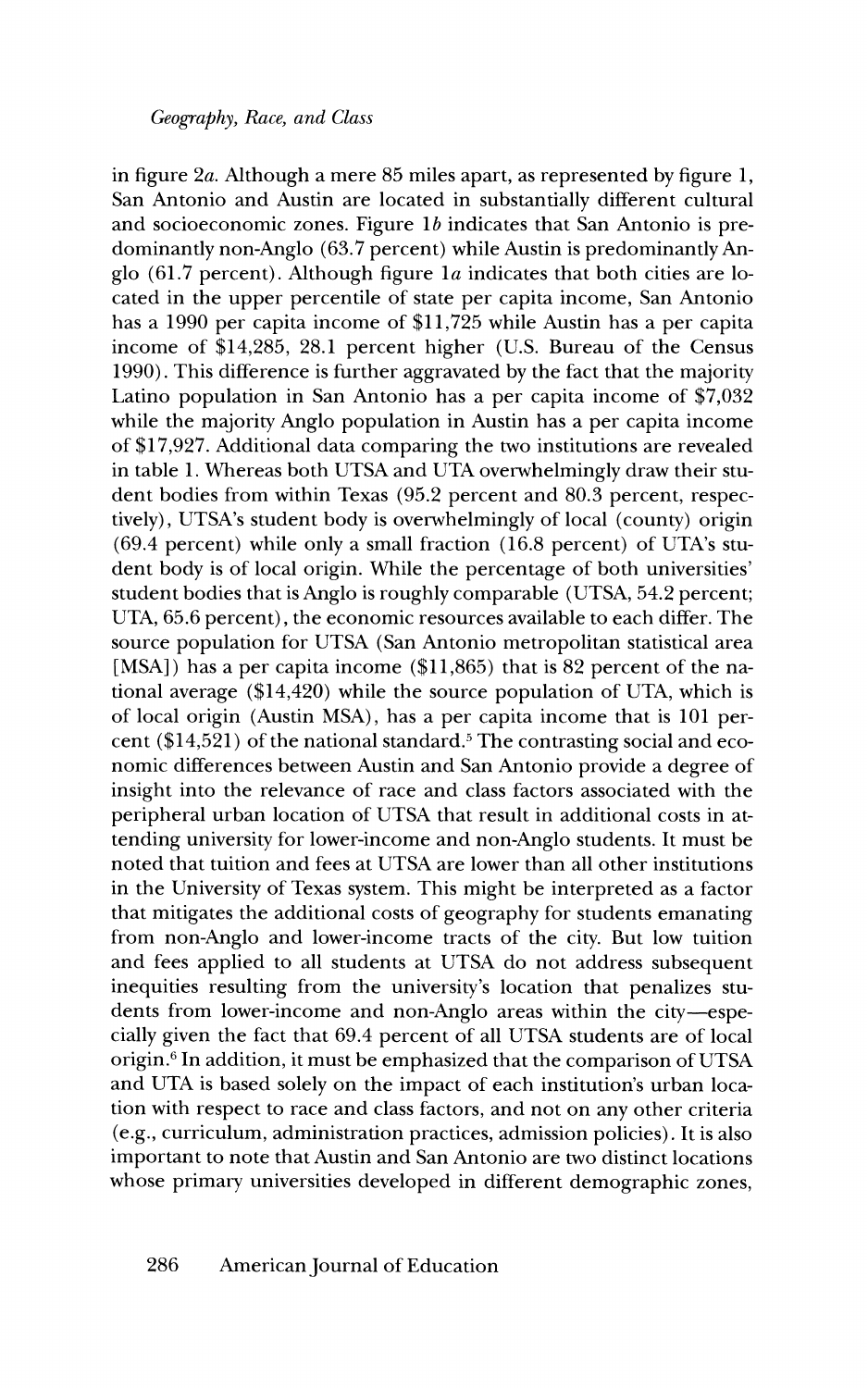# TABLE 1

Comparison of Various Demographic Characteristics of the University of Texas at San Antonio and the University of Texas at Austin

|             | Per Capita<br>Income of<br><b>Host City</b><br>\$US) | Anglo<br>Population<br>of Host City<br>(%) | Anglo<br>Population of<br>Student Body<br>$( \% )$ | Per Capita<br>Income of<br>Students of<br>Local Origin<br>(SUS)<br>(Local MSA) | Student Body<br>of Texas<br>Origin<br>(%) | <b>Student Body</b><br>of Local<br>Origin<br>(County) $(\%)$ | <b>Total Student</b><br><b>Body That Is</b><br>Part-Time<br>$( \% )$ | Student<br>Population<br>(1995) |
|-------------|------------------------------------------------------|--------------------------------------------|----------------------------------------------------|--------------------------------------------------------------------------------|-------------------------------------------|--------------------------------------------------------------|----------------------------------------------------------------------|---------------------------------|
| <b>UTSA</b> | 11.725                                               | 36.3                                       | 54.2                                               | 11,865                                                                         | 95.2                                      | 69.4                                                         | 19.4                                                                 | 17,389                          |
| <b>UTA</b>  | 14,285                                               | 61.7                                       | 65.6                                               | 14.521                                                                         | 80.3                                      | 16.8                                                         | 16.5                                                                 | 47,905                          |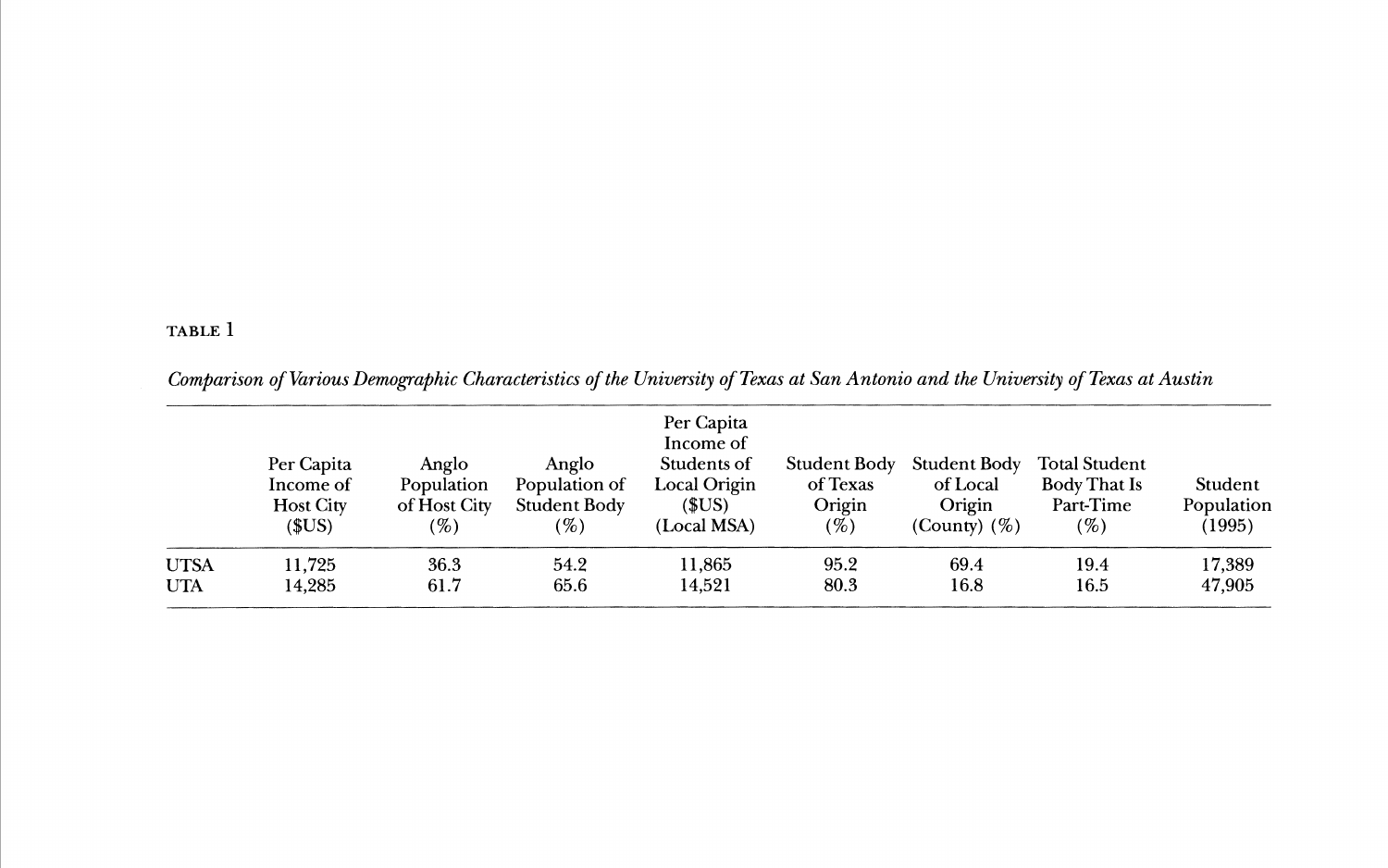different eras, and with different missions. Undoubtedly, this would generate different patterns of development. Nevertheless, these different pedigrees, as the LULAC suit against the state of Texas has illustrated, are permeated with the dynamics of class and race treated in this article. However interesting, my purposes are limited to the effects of location on present populations, irrespective of how these institutions spatially and demographically arrived where they are. This is particularly important when noting that UTSA had the option to be like UTA with respect to being located downtown, but chose otherwise.

Unlike the geographic position of UTSA with respect to San Antonio's non-Anglo populations, figure *6a* illustrates the central location of UTA to the non-Anglo-dominated census tracts of the greater Austin area located near the urban core. The more democratic location of the university within the greater urban area is duplicated with respect to class. In contrast to UTSA, figure *6b* reveals that UTA is also centrally located with respect to class. Given the differing geographic size of greater San Antonio and Austin primarily resulting from the differing size of the population of each city's urbanized area (San Antonio: *1,128,966;* Austin: *563,025),* it is problematic to directly compare the costs that students traveling from different classes of census tracts in each city must pay to travel to a fixed point like a university. To do so would surely reveal that the costs of travel for the larger city are greater for students traveling from all classes of census tracts. But the differing costs of travel between areas within each city can be compared by proportion. Using distance and fuel costs for travel from the average distance Anglo-dominated census tract in each city as a standard *(100* percent) to compare against non-Anglo tracts, figure *7a* reveals that students traveling from non-Anglo tracts in San Antonio pay *159* percent of the costs paid by those from Anglo tracts. While students traveling from non-Anglo-dominated tracts in Austin pay less *(84* percent) than that paid by students traveling from Anglo-dominated tracts.

When breaking down distance and fuel costs by class, the differences for students trying to reach the local UT in San Antonio and Austin are even more profound. Figure 7b reveals that students traveling from middleincome tracts in San Antonio pay an average *223* percent of the costs of those from the upper-income tracts, while students from lower-income tracts pay an average *230* percent of that of upper-income tracts. This contrasts with Austin where students from middle-income tracts pay an average *108* percent of the costs of the upper-income tracts, while students from lower-income tracts pay an average of only *50* percent of costs paid by upper-income tracts. Thus, the location of UTSAwithin its urban area substantially penalizes students from non-Anglo and lower-income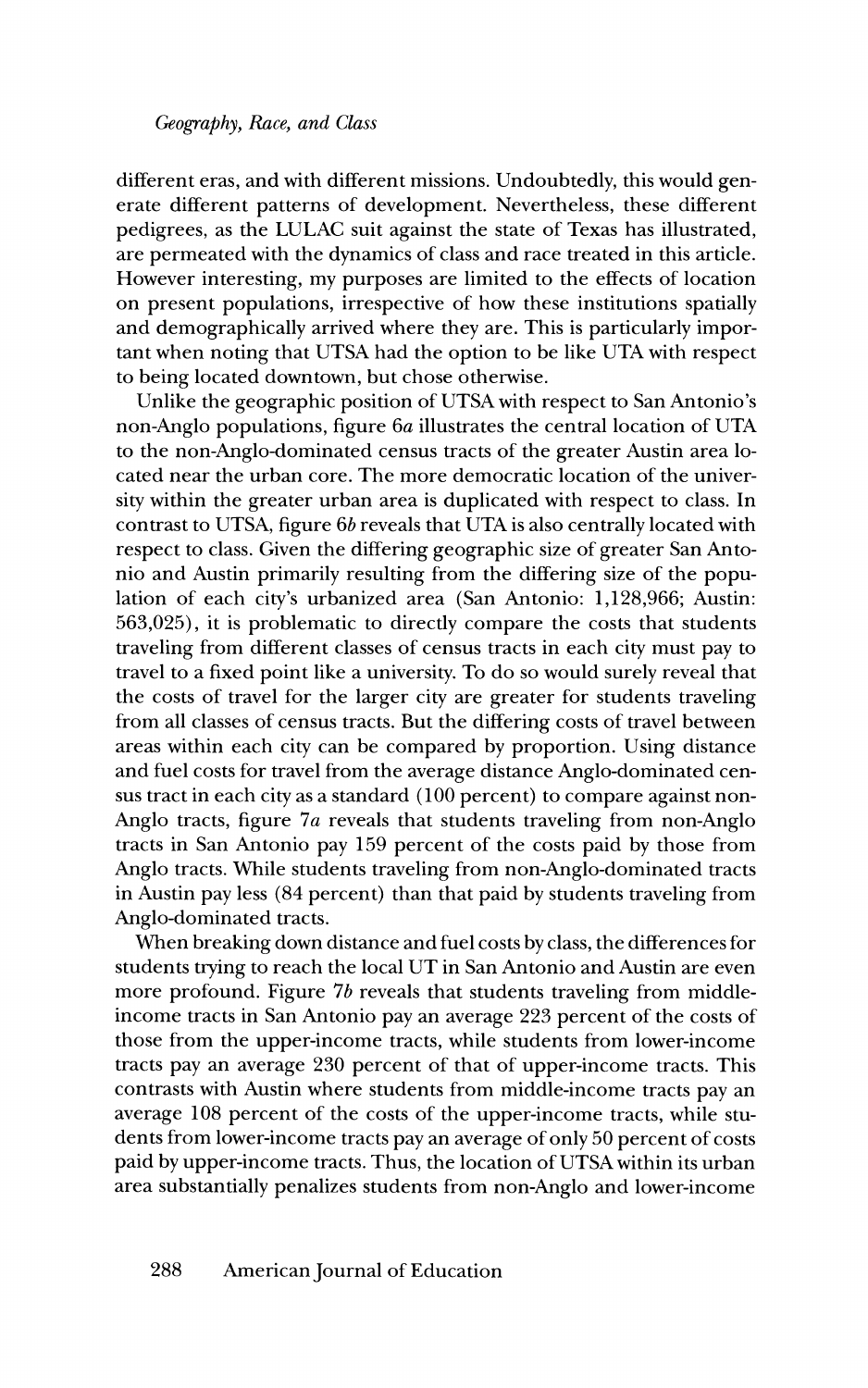

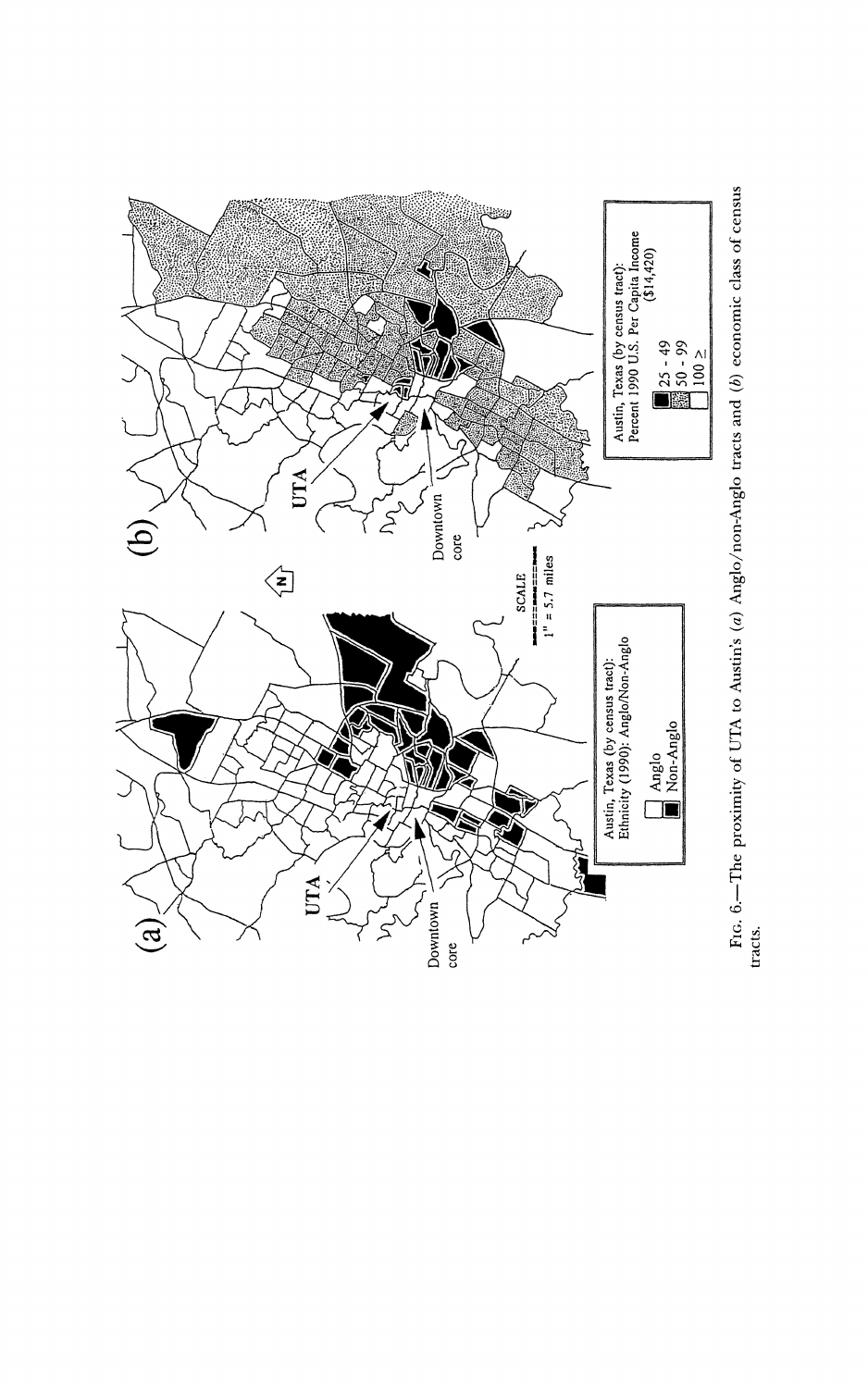



FIG. 7.—Percentage of  $(a)$  Anglo tracts' and  $(b)$  upper-income tracts' distance and fuel costs to local C'T paid hy non-Anglo and rniddlr-/lower-income tracts for San Antonio and Austin.

areas through travel time and fuel costs when compared with students from Anglo and upper-income areas of the city. This inequitable profile of economic costs contrasts with UTA, whose location within its urban area results in a notably more balanced distribution of costs for students traveling from different economic and racial zones of the city.

# 290 American Journal of Education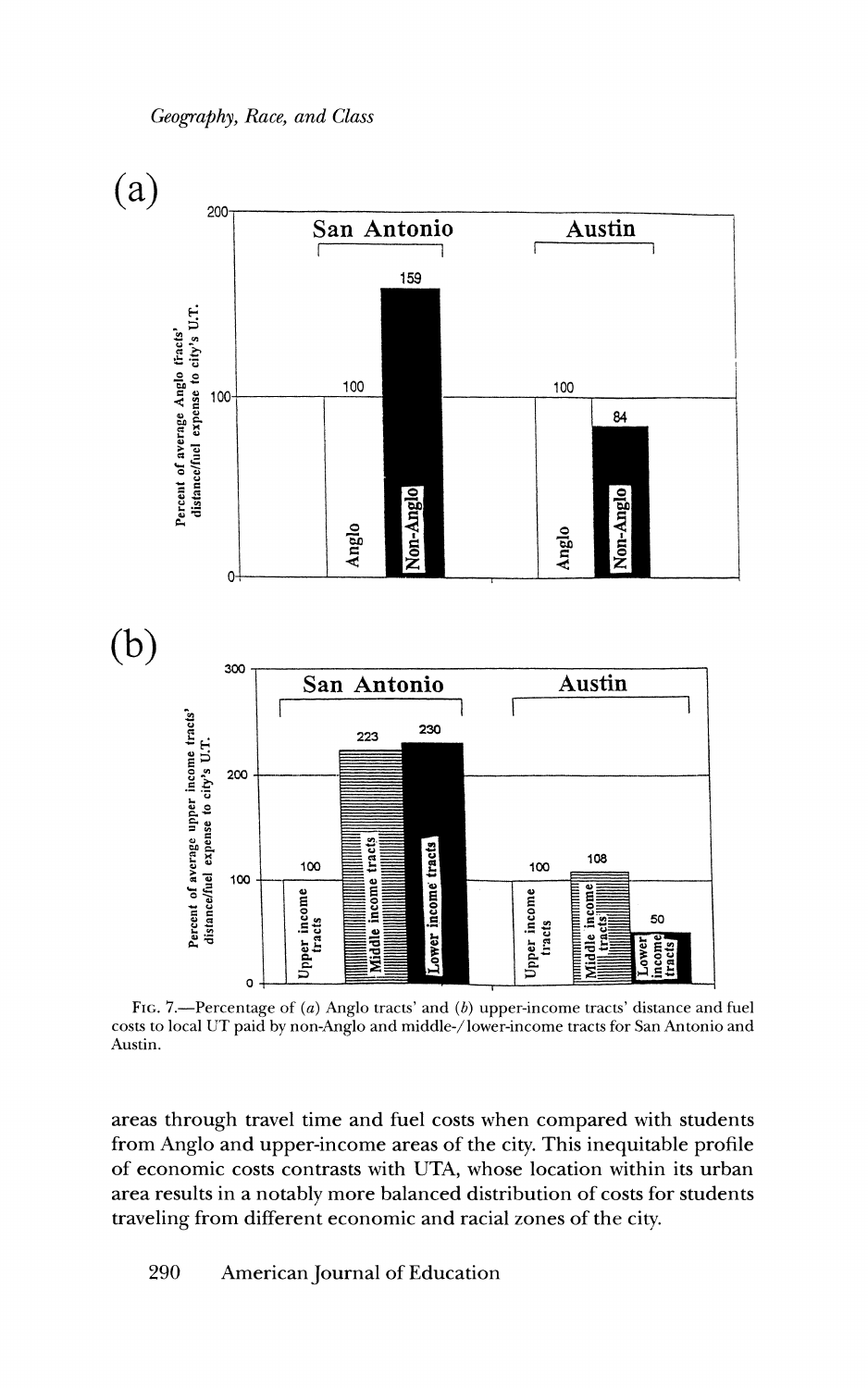# University Centrality and Public Transportation

The location of UTA, with respect to greater Austin, reveals the advantageous character of urban centrality as well as the metropolitan benefits accruing to a wealthier, predominantly Anglo city and university. Figure *5b* depicts the central location of UTA within the Capitol Metro transportation net of Austin. The stark contrast to UTSA is clearly indicated as UTA represents part of the axis area for almost all bus lines. The educational utility of Austin's public transportation is further contrasted with San Antonio when considering that there are no ethnic or class differences in access to UTA by areal tracts within the city. Not only does UTA provide an extensive system of free shuttle service for students, faculty, staff, and their dependents, but all students may also use the metropolitan bus system free of charge.

The differences in centrality between UTSA and UTA, coupled with the existence of student fares in San Antonio, as well as the increased fares for non-Anglo and lower-income areas of San Antonio, where the strongest candidates to use public transportation live, result in a radical difference in ridership between the two cities. Austin's Capital Metro bus service handles approximately *50,000* different rides per weekday during the school year, of which students comprise about *50*  percent of the ridership.<sup>7</sup> San Antonio's VIA system provides 147,626 rides on the average weekday and the ridership to UTSA comprises less than *1* percent (VIA Metropolitan Transit *1996a, 19966).* The dramatically greater percentage of student ridership in Austin makes the public transportation system's free student fares more impressive, as opposed to the minuscule student ridership in San Antonio's public transportation system, which could more easily absorb a free student fare policy.

A result of the remote location of the public university in San Antonio is that students traveling from non-Anglo and lower-income tracts are disproportionately prompted to use automobile transport. Despite an automobile fuel expense of *\$312* for students from the average non-Anglo tract and an average expense of *\$295* and *\$306* for middle- and lower-income tracts, respectively, the overall utility and flexibility of the automobile is more attractive than the humble savings that would occur if inflexible public transportation were utilized at an average cost of *\$240.* In addition, the notion that a problematic public transportation system can effectively accommodate the contemporary timetable of students of humble socioeconomic circumstance is ambitious-especially when considering approximately one in five students at UTSA is a parttime student with extraeducational responsibilities. Thus, the lower-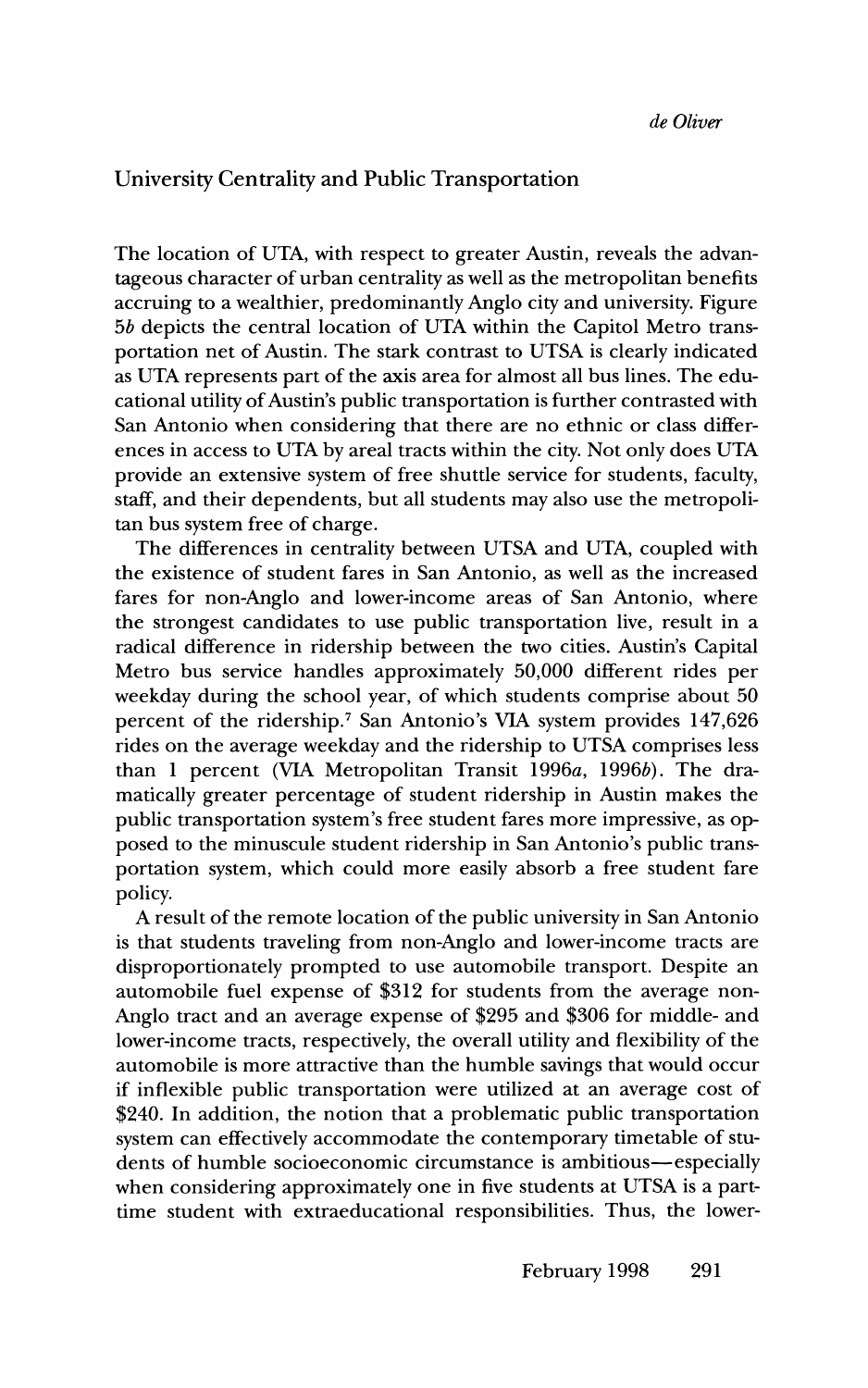## *Geography, Race, and Class*

income students who must work to support their education are hindered both by economic costs of public transportation and by the logistical difficulties in merging these responsibilities with the public transportation system's limited access to UTSA.

One potential advantage of a university on the urban periphery with an abundance of space is the capacity to serve commuting students with free parking. In fact, proponents for the Shavano Ranch site during the UTSA selection process cited free parking as an advantage over downtown locations due to the ample space on the suburban fringe ("Land Offered to SA" 1968). Allowing the parking advantages inherent in the location on the urban periphery would seem to be a modest economic compensation especially to the target lower-income and Latino population for whom the remoteness of the university provides additional economic incentive to drive and who can least afford to do so. But the additional economic burden that the university's geography disproportionately places on non-Anglo and lower-income zones of the city is not recognized in student parking fees. Despite the rural nature of the urban periphery and the availability of large tracts of undeveloped land owned by the university, no space is provided for free student parking regardless of distance from the university core. A standard annual (two-semester) student fee of \$62 (1995-96) is charged to all students at UTSA irrespective of distinct disparities in costs of access ("UTSA Parking and Traffic Regulations" 1995). The geographic centrality of UTA in Austin coupled with the free student use of public transportation decreases student automobile use. But even in central Austin, where the premium on space far exceeds that of rural UTSA, at \$52 the general student parking fee is less than that of UTSA ("UTA Parking and Traffic" 1995). Only the negatives of UTSA's peripheral location are manifested in student transportation-related expenses and not the positives inherent in the site.

# Geography and the Costs of University Franchise Food

The geographic isolation of a commercial enterprise serving a relatively isolated market does not provide the competitive commercial dynamics that maintains lower prices. The geographical isolation of UTSA manifests itself in an additional economic burden to its students through higher prices of on-campus franchise products. There are only a handful of commercial enterprises near UTSA, none of which are within convenient walking distance of students on campus. This leaves the private oncampus franchises sponsored by the university as options for students not wishing or unable to venture far from the university. Food services are the primary trade of these franchises. The fact that these franchises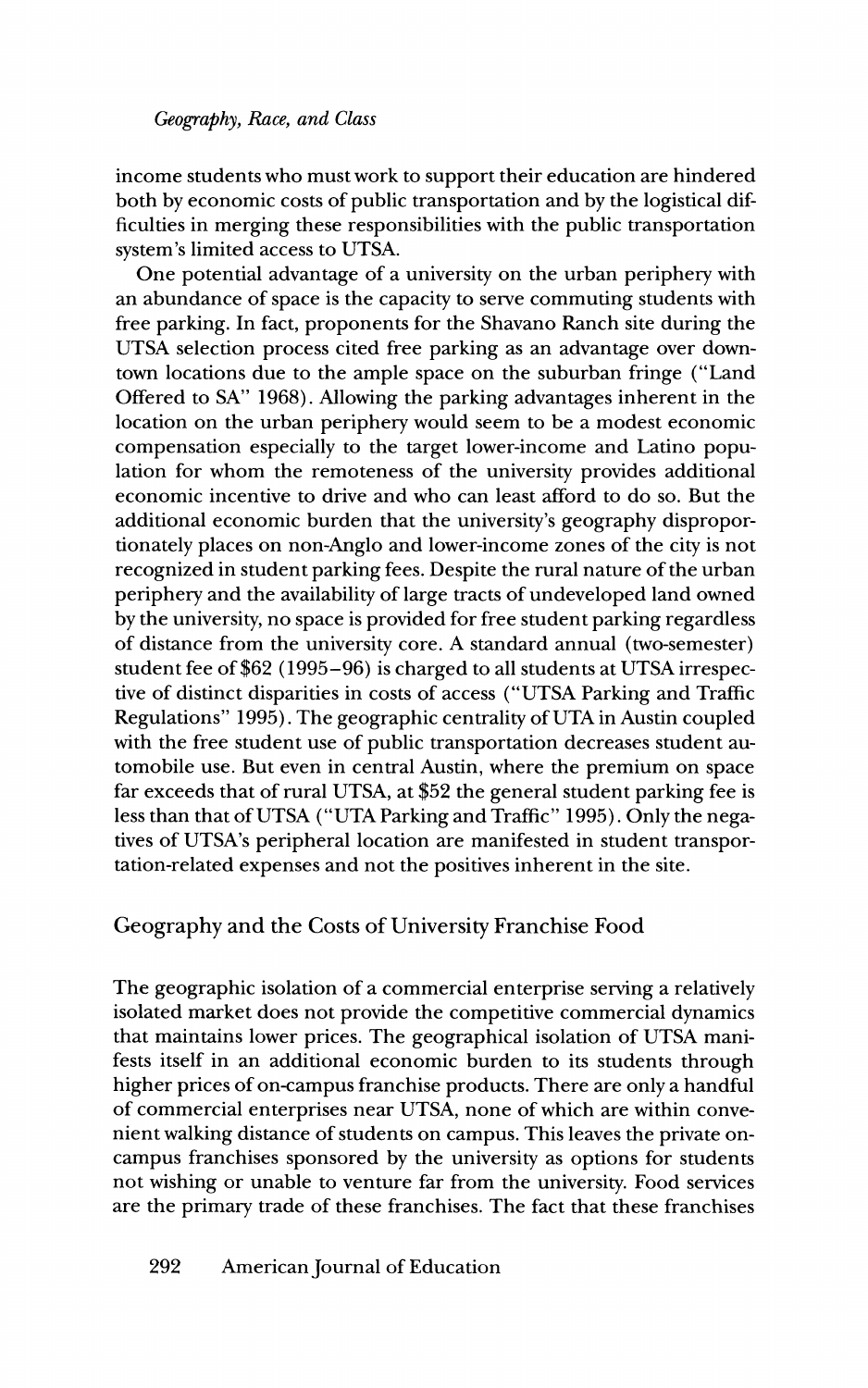are allowed to operate on public university property mandates the acquiescence of the university administration with respect to pricing policies. $8$ This leads to some interesting questions: Does the public service role of the university take precedence over market pricing dynamics of capitalism related to the deliberately chosen geographic isolation of the university? Or is the potential price augmentation related to the university's location allowed to take precedence over a student body of relatively humble socioeconomic status whose circumstances represent the rationale for the institution's creation?

Franchises such as Burger King and Subway at UTSA were compared with the prices of off-campus Burger Kings and Subways in San Antonio to see if any variation occurred. Figure 8 depicts the percentage increase of UTSA on-campus franchises compared to affiliated franchises off campus. The figure reveals that on-campus franchises average a 3 percent increase in pricing over identical off-campus franchises. The modest overall increase of on-campus prices is somewhat misleading considering that prices were averaged across the full spectrum of items offered on the menu. Items that were particularly popular among students were disproportionately higher in price than less popular items on the menu. For example, an on-campus Whopper costs \$1.99 compared to \$0.99 off campus, while a six-inch Hot Subway Melt costs \$3.99 on campus compared to \$3.09 off campus. Acknowledging these price variances from way at UTSA were compared<br>s and Subways in San Antonio<br>epicts the percentage increase<br>d to affiliated franchises off<br>as franchises average a 3 per-<br>ampus franchises. The modest<br>ewhat misleading considering<br>spectrum of item



FIG.8.-Percentage price change of on-campus franchises with respect to affiliated offcampus franchises for UTSA and UTA.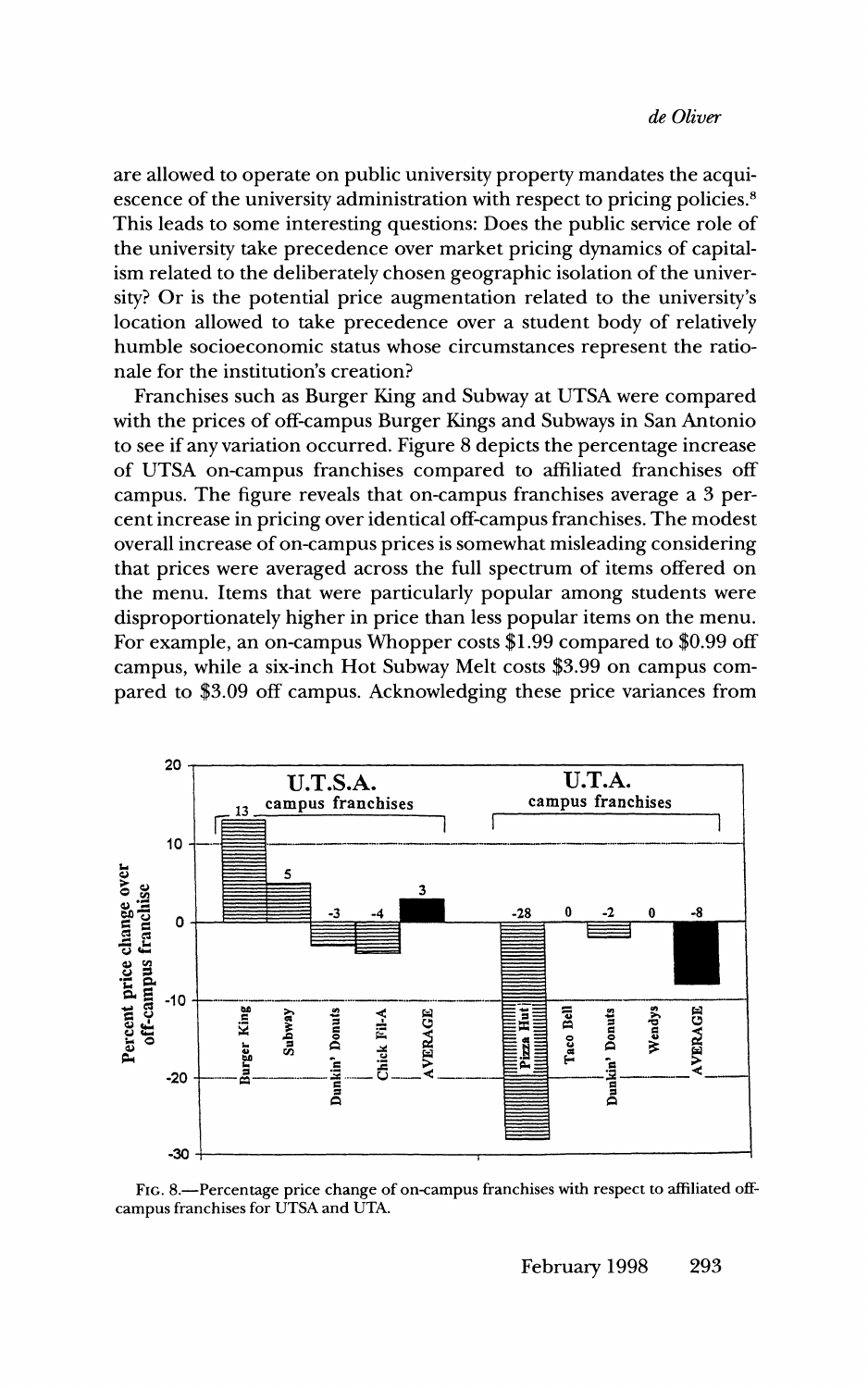personal experience, students consistently exhibit spirited disapproval when the subject is raised (Heskew 1996).

It is difficult to definitively attribute franchise price increases to the geographical isolation of the university. Inquiries as to the rationale for product prices are consistently met with confused resignation. But a comparison of UTSA and UTA franchise prices clearly suggests the role of geography in pricing. In contrast to UTSA, the urban centrality of UTA results in the university being immediately surrounded by numerous enterprises that can serve as an alternative to the offerings of campus franchises. The immediate geographical presence of competing enterprises has a dramatic effect on the profile of prices of UTA franchise operations. Figure 8 also depicts the percentage increase of UTA oncampus franchises compared to affiliated franchises off campus. The figure clearly reveals that unlike UTSA, in no instance does the price of items offered at UTA on-campus franchises exceed that of identical franchises off campus. All franchise items on campus were either the same price as or less expensive than the same items at off-campus franchises. Prices at UTA franchises average 8 percent cheaper than those at off campus franchises.

Geography and the Costs of Student Supplies

This section examines the relationship between prices of on-campus students' personal and educational supplies and the peripheral urban location of UTSA. The prices of UTSA student supplies were compared to prices of identical articles sold at the city's largest mass-market, offcampus retailer (HEB supermarkets).

Like UTA, UTSA has privatized its university bookstore operation. The university bookstore sells an array of merchandise ranging from education-related items such as classroom texts and binders, to aspirin, university logo apparel, and candy. The x-axis of figure 9 depicts an array of common student articles and supplies sold at UTSA's on-campus bookstore. The black bars of the graph reveal that there is an average price increase of 74 percent for items when compared with identical items off campus. A consequence of UTSA's isolated peripheral urban location is suggested when looking at equivalent indicators for the centrally located primary bookstore of UTA. Unlike the primary bookstore of UTSA, UTA's primary bookstore experiences substantial local competition. N'hen comparing identical commodities of UTA's primary bookstore with Austin's largest mass-market, off-campus retailer (also HEB), the striped bars in figure 9 reveal that there is an average price increase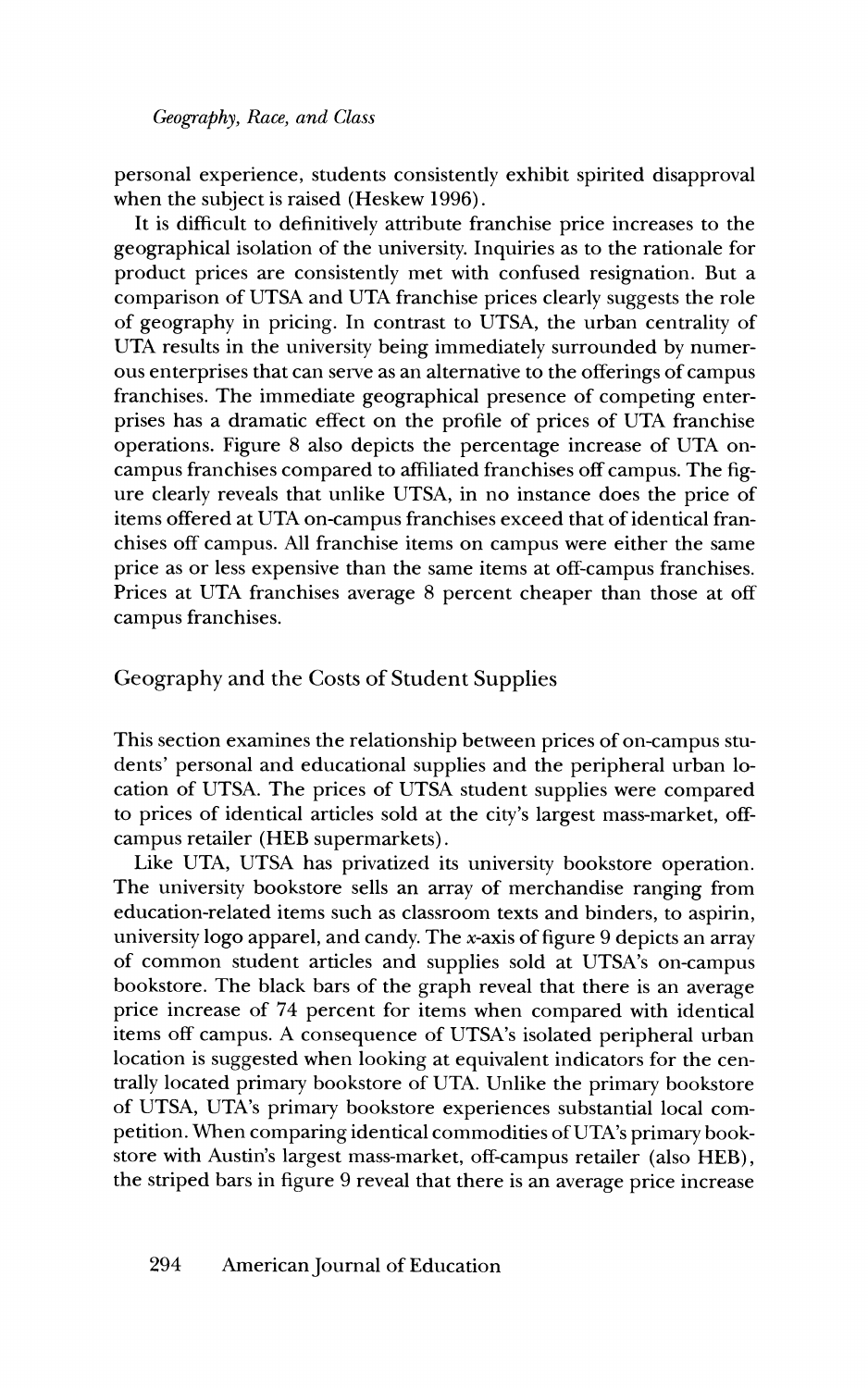of 54 percent for bookstore commodities.<sup>9</sup> As established, with respect to transportation costs and on-campus franchises, the geographical isolation of UTSA, in contrast to the central location of UTA, plays a significant role in generating higher student expenses. In this instance, the comparison with UTA suggests that UTSA's isolation results in a 20 percent increase (final pairing in fig. 9) in student supplies over prices that are charged at a centrally located university like UTA.

## Profit and Principle

The LULAC suit addressing regional inequities of access to higher education at the state level in Texas revealed a geographic pattern that hindered the predominantly non-Anglo and lower-income regions of south Texas. Within the cultural and urban capital of this region, the location of UTSA at a point furthest from the neediest populations reveals an equivalent relationship of the statewide inequity. The urban placement of a university that penalizes the very population whose needs ostensibly prompted the institution's creation is contrary to its stated objectives. The levying of a substantially increased transportation fee (as well as associated cost hikes in various campus commodities) on students traveling from lower-income and non-Anglo tracts is particularly regressive when considering that the per capita income of Latinos in San Antonio's urban core is \$7,032, of which 30.8 percent are below the poverty line. This contrasts with the predominantly Anglo urban fringe having a per capita income of \$18,743, of which only 5.2 percent are below the poverty line.

The increase in on-campus auxiliary costs ranging from franchise prices and bookstore articles to parking fees, falls on all UTSA students regardless of class or race. But such additional costs weigh more heavily on a predominantly Latino population with a per capita income (\$14,420) that is only 49 percent of the national average (U.S. Bureau of the Census 1990), and a Latino population whose inequitable circumstances represented much of the rationale for the university's creation. As demonstrated by Jones and Kauffman (1994) at the state level, these inequities in San Antonio represent institutional discrimination based on race and class. The primacy of suburban, upper-income interests disproportionately disposed toward Anglos over lower-income interests disproportionately represented by non-Anglos is a reflection of the traditional cultural hierarchy of a capitalist society. The higher auxiliary costs of attending university for lower-income and non-Anglo students is a direct consequence and continuation of the inequitable social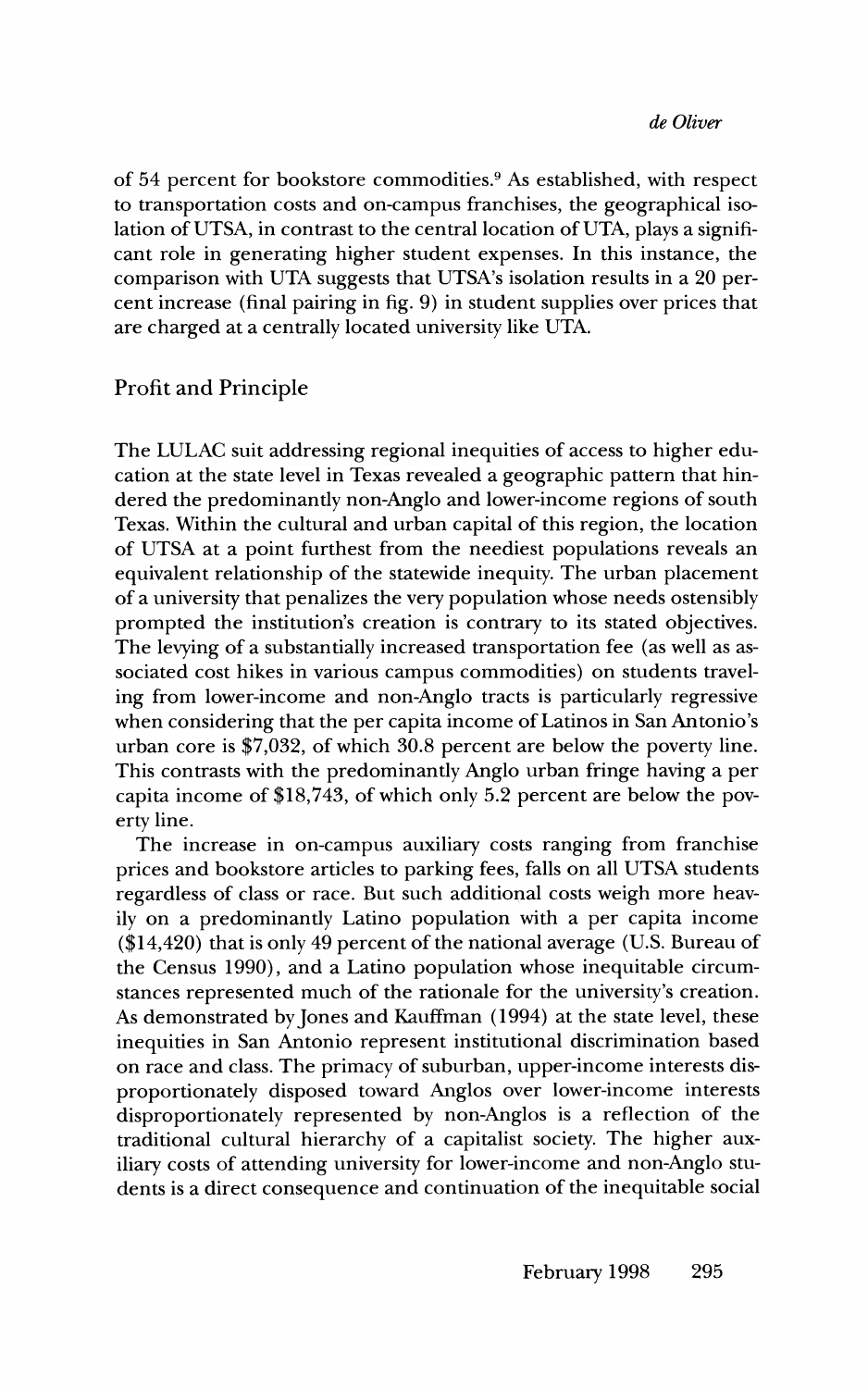

UTSA and UTA compared to the largest mass-market retailer for both cities (HEB). Fic. 9. Percentage price change of an array of student articles and supplies at the primary university bookstore of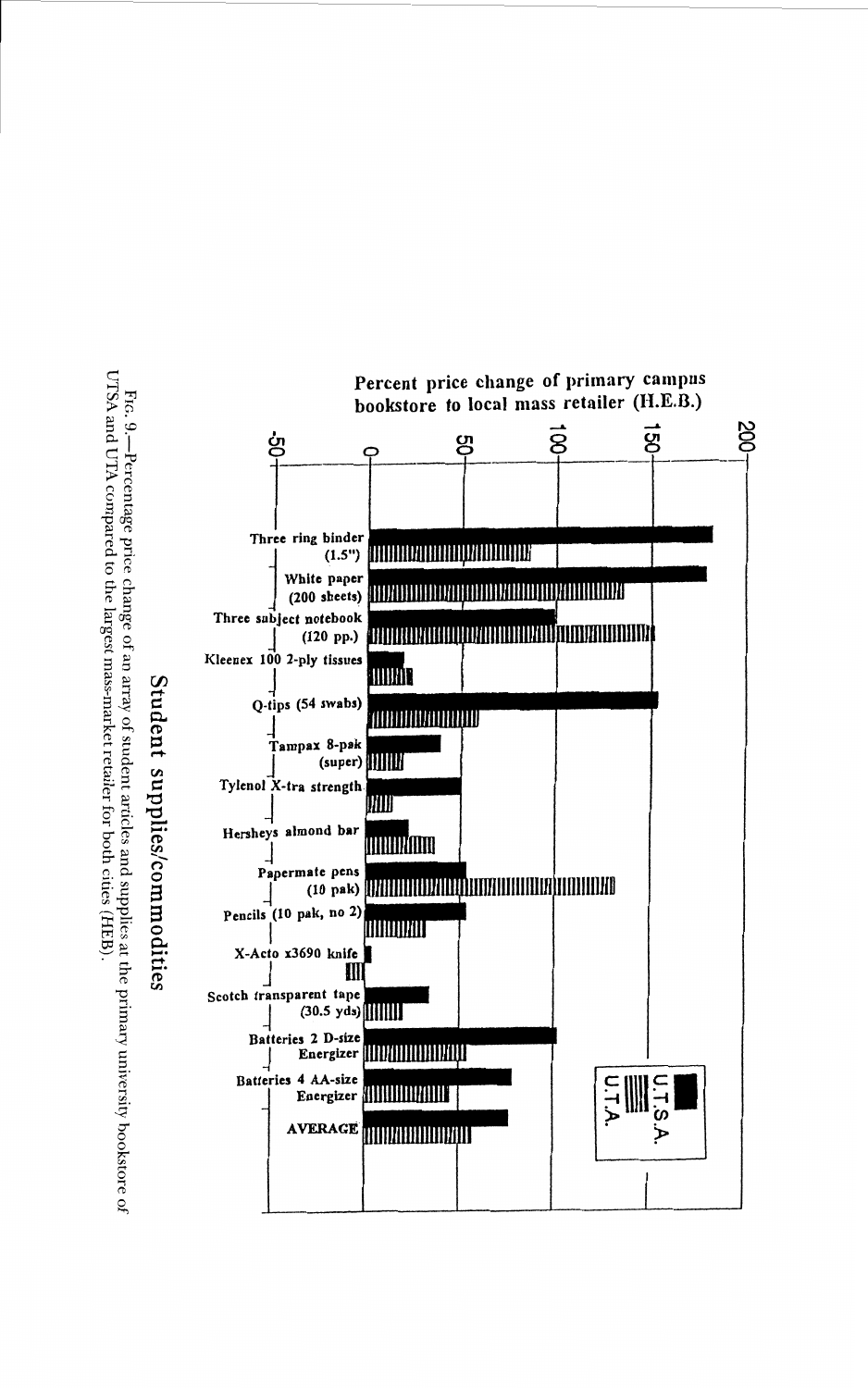relations that redirected the site selection process away from the target populations and brought the university to its present location.

The University of Texas at San Antonio has constructed a new \$20 million campus on an 11-acre site that opened in July 1997. The geography of the new campus represents the rationale for its creation. As Jesse Zapata, associate provost for the new campus, states, "We're building our campus right in the heart of San Antonio." <sup>10</sup> The principal objective of the new downtown campus is, as UTSA President Sam Kirkpatrick states, to provide "degree programs for historically underserved areas" ("UTSA Downtown" 1995, p. **3).** This was the stated objective for the main campus's creation 27 years ago. High school seniors from the surrounding lower-income and Latino-dominated areas are being aggressively recruited to attend the new campus. But the new campus will not alleviate exorbitant transportation expenses disproportionately incurred by the newly retargeted lower-income and non-Anglo populations. In fact, the new campus has the strong potential to aggravate the problem. This is because the new campus is substantially smaller than the main campus and, although the downtown campus envisions offering fulldegree programs immediately on opening, the fact remains, as stated in the strategic initiative ("UTSA Downtown" 1995, p. 11), that UTSA "is currently one of the most underfunded public universities in the state in terms of general revenue tax support per student. The citizens of San Antonio expect and deserve funding for their public university that will ensure quality programs, wherever these programs are offered."<sup>11</sup> Reservations about the downtown campus's capacity to offer full-degree programs are underlined by the fact that, upon the opening of the downtown campus in the summer of 1997, the state had not approved funding for staffing and instruction, nor had it approved funding for the third structure on the site.<sup>12</sup> Thus, the plan to offer equivalent full-degree programs at both campuses is seen by many as rather ambitious, since consistent and sufficient future funding is highly suspect. This is coupled with the reality that, at present, most departments are insufficiently large or flexible (with respect to class schedule) to offer two full programs at both campuses that can be completed in a conventional length of time in the foreseeable future. The lack of personnel funding for the new campus not only forecasts difficulties in maintaining the instructional capacity for a degree program, but the problem is compounded by a growing undercurrent among some professors at the main campus whose participation in downtown instruction is voluntary but who do not find the transportation costs, commuting inconvenience, and downtown environment attractive. Nor are significant resources of the main campus effectively duplicated at the downtown campus. The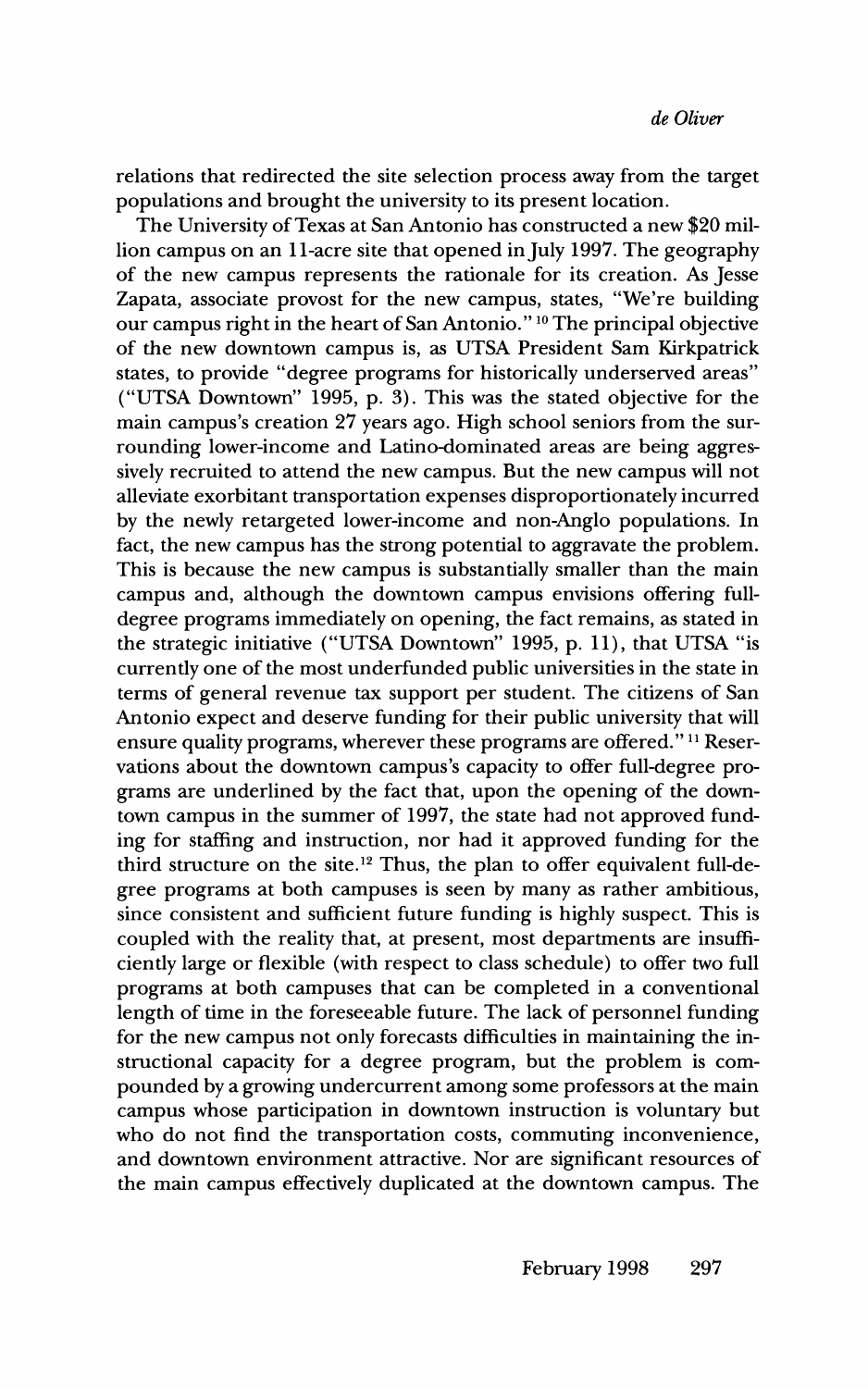#### *Geography, Race, and Class*

lack of an equivalent library (the downtown campus library will be based on electronic access), athletic facilities, and technical research and instructional resources limits the independence of the downtown campus, as well as its capacity to offer a broad spectrum of full-degree programs. Thus, regular communication by students with the main campus will be essential. This problem is presently insinuated by Cypress Tower (a temporary downtown facility opened in 1994 that hosts a modest array of courses), where students infrequently forewarn professors of consistent late arrivals and early exits so as to travel between both campuses. The result is greater costs in fuel and greater logistical difficulties in the daily university experience that must be disproportionately borne by students from lower-income and non-Anglo areas of the city as they periodically add the commute back and forth between campuses to their itinerary.

#### **Notes**

1. The tract includes 400 acres donated by Mary Anne Smothers Bruni, 100 acres donated by Servtex Materials Co. of New Braunfels, and 100 acres donated by Charles A. Kuper of San Antonio. The debate over UTSA's location repeated the controversy around the establishment of the medical school 10 years earlier. The medical school had been established on San Antonio's northern periphery, much to the chagrin of many who wished a more central location. Advocates for a downtown location for the medical school argued that "medically indigent people would have better access to the school's teaching hospital if itwere located in the downtown area" (Bernal 1995, p. 11). Ironically, the location of the medical school was presented as a justification for a nearby UTSA. But, in reality, there are few data to suggest a functional connection between the two institutions. This is clearly evident from the fact that the two complexes are not spatially proximate. They are approximately six miles apart. The mutual relevance (or lack thereof) of the two institutions is indicated by the fact that, at the time of this writing, only nine persons attend both UTSA and the UT Health Science Center in the medical center complex (Allied Health Registrar 1997).

2. Gas expense estimations are based on a student attending university five days a week for two semesters (150 days). The average miles per gallon for an automobile under city driving conditions in Texas is 16.2 (World Almanac and Book of Facts 1996). At the time of this writing the average price per gallon of regular unleaded gasoline in San Antonio is \$1.10.

3. These expenses are based on a student attending university five days a week for two semesters (150 days or 300 rides). Included in the cost of each ride is one transfer (additional \$0.05) to arrive at the terminal point for bus service. VIA offers a monthly pass for \$30, but there is no discount for students on this pass, thus making this option less economical than the daily rate.

4. Since the university's creation, the university has sporadically appealed to VIA bus service to provide more routes to UTSA. VIA has been resistant to the university's efforts, insisting that they must follow a strict mathematical formula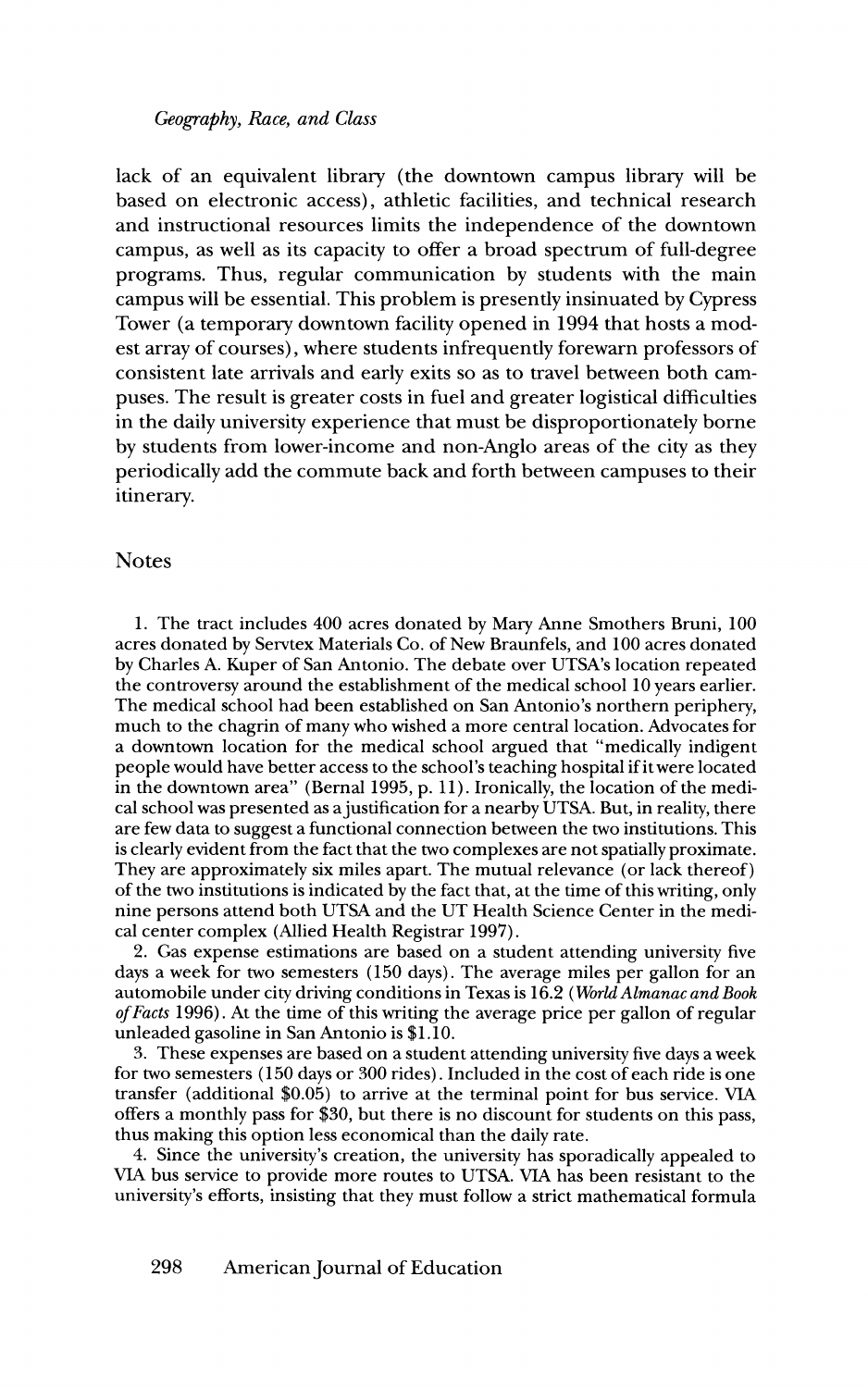with respect to ridership primarily on the current downtown line. Presently, total ridership to the university averages between 600 and 800 different riders per month. VIA's position is that when ridership to the university reaches a certain standard, more routes will be provided. The university's position is that if more routes were provided, ridership would increase. The quandary has stifled the establishment of additional transportation service. It is unfortunate that the authorities who situated the city's public university on the distant periphery did not contract with public transportation to mitigate or subsidize the consequences of their choice on distant urban populations.

5. Since this article addresses the spatial access of "local" populations in census tract irrespective of population density, only the student population of local origin was utilized for both universities. Thus, per capita income was based on the local per capita income (metropolitan statistical area) for both universities. The use of metropolitan statistical areas best approximates the greater San Antonio and Austin areas shown in this article's urban maps. Nevertheless, unlike UTSA, a large percentage of UTA's student population is not of local originalthough 82 percent of UTA's student population does originate from within the state of Texas. But even if the scale of the state of Texas was used to determine per capita income for the source area of UTA's student body, the per capita income figures for either scale (Austin MSA or the state level) are not appreciably different  $(\$14,521$  and  $\$14,629$ , respectively).

6. Tuition and fees at UTSA for an undergraduate in-state resident taking 15 hours for fall and spring semesters in 1995-96 are \$841. Equivalent tuition at other UT institutions follows: Austin (\$2,612), Arlington (\$1,748), El Paso (\$1,897), Pan American (\$1,568), Dallas (\$2,333), and Tyler (\$1,682).

7. Catherine Albee, public relations officer, Capital Metro Transit, interview by author, August 10,1996.

8. The university's food service provider, ARAMARK, has a contract with UTSA that began August 1,1992, and runs until July 31,2004. The contract allows the corporation to request price increases when it can cite exceptional circumstances. According to the director of general services, ARAMARK has filed a request for a price increase based on the new higher minimum wage recently passed by the U.S. Congress (Heskew 1996).

9. HEB supermarkets represent a standardizing baseline to compare the differing prices for identical commodities at UTSA and UTA since the prices for identical commodities at HEB's in Austin and San Antonio are the same (August 15-23, 1996). The most critical bookstore commodity for students, textbooks, cannot effectively be measured by price variance since, outside of the immediate environment of the campus, there are no off-campus suppliers available to compete with local university bookstores. Thus, the role of geography on price is difficult to ascertain. In addition, directly comparing specific text prices between UTSA and UTA would be distorted by the much larger number of students at UTA (see table 1).

10. Roadrunner (University of Texas at San Antonio newsletter), October 7, 1996.

11. The UTSA expects to offer more than 300 courses to as many as 3,000 students when the new campus opens in 1997. At the present time, Cypress Tower, a temporary downtown facility, offers 117 courses to 1,411 full- and parttime students (Roadrunner, October 7, 1996).

12. The university requested \$11 million for staffing and instruction at the downtown campus. In keeping with the state's expectations, the new campus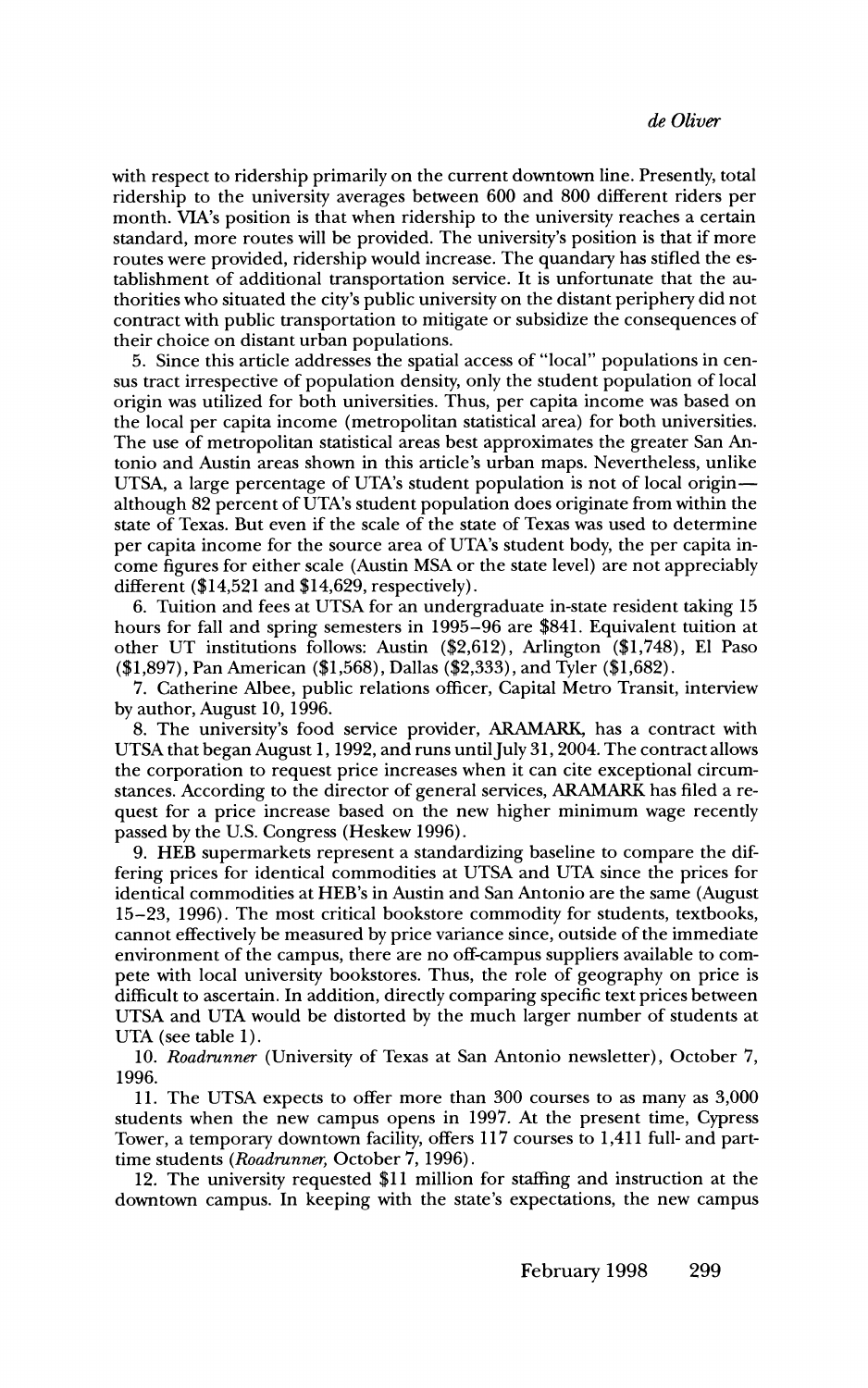#### *Geography, Race, and Class*

opened in the summer of 1997. But when the downtown campus opened on schedule the state had not approved funding, forcing the downtown campus to open using reserves. It would not be until the beginning of fall semester, 1997, that the state approved the reduced sum of \$4,189,349 for staffing and instruction. At present, funding for the third structure remains unapproved.

## References

- Allied Health Registrar. "Currently Enrolled Students at UTHSCSA." University of Texas Health Science Center, San Antonio, 1997.
- Arreola, Daniel D. "The Mexican American Cultural Capital." *Geographical Review* 77, no. 1 (1987): 17-34.
- Bernal, Joe J. "The Political Context of UTSA's Founding: Shaping the Future." Silver Anniversary Symposia. Laurel Room, University of Texas at San Antonio, February 23,1995.
- "Campus Mineral Rights: Mayor Says He'll Ask UT about the Deed." *Sun Antonio Express News,* October 23, 1970.
- *Commercial Atlas and Marketing Guide.* Chicago: Rand McNally, 1996.
- Deal, Jerry. "No Bond Vote Seen for UTSA Utilities." *Sun Antonio Express News,*  June 2,1970.
- Diehl, Kemper. "New S.A. College Campus Discussed by Planners." *Sun Antonio Express News,* November 20,1968.
- "Downtown Four-Year S.A. College Pushed." *Sun Antonio Express News,* December 5, 1968.
- Heskew, Scott. "Food Service Provider Offers Increased Selection, Prices." *Paisano* (University of Texas at San Antonio student newspaper), October 8,1996.
- Jones, Richard C., and Albert Kauffman. "Accessibility to Comprehensive Higher Education in Texas." *Social ScienceJournal31,* no. *3* (1994): 263-83.
- "Land Offered to SA." *Sun Antonio Express News,* December 10, 1968.
- "The Leftouts." Official publication of the San Antonio Chamber of Commerce, July 1967.
- McCrory, James. "Lombardino Opposes Helotes Site for UTSA." *Sun Antonio Express News,* December 25,1969.
- "New UTSA Site to Be Opposed." *Sun Antonio Express News,* December 5, 1969.
- "Pefia Says UTSA Forecast Came True." *Sun Antonio Express News,* June 1, 1970.
- "Restriction-Free UTSA Deed Urged." *Sun Antonio Express News,* October 25, 1970.
- "S.A. Ranch Development Still Due." *Sun AntonioExpress News,* May 31, 1970.
- *Sun Antonio Ranch: A University Community Study.* Corona del Mar, Calif.: William L. Pereira & Associates Planning and Architecture, 1970.
- *Sun Antonio Ranch: Preliminary Application New Communities Project.* Austin, Tex.: Christian, Miller, & Honts, 1969.
- U.S. Bureau of the Census. 1990 *Census of Population*. Washington, D.C.: Government Printing Office, 1990.
- "UT System Team Eyes UTSA Sites." *Sun Antonio Express News,* November 14, 1969.
- "UTA Parking and Traffic: Regulations and Information." University of Texas at Austin, 1995.
- "UTSA Downtown: A Strategic Initiative." University of Texas at San Antonio, 1995.